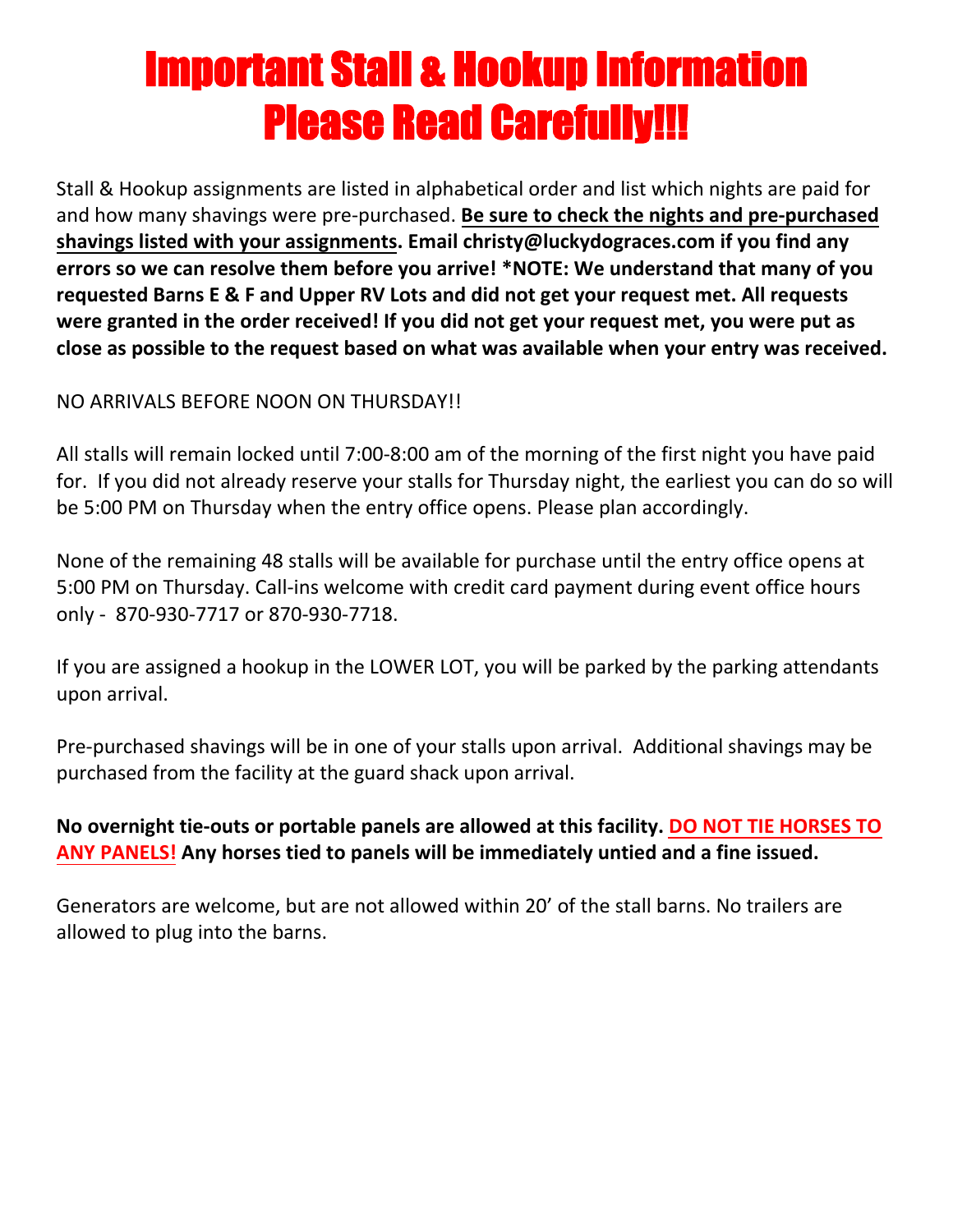| <b>NAME</b>      | <b>STALL</b> | <b>SHAVINGS</b> |       | <b>NIGHTS</b> |
|------------------|--------------|-----------------|-------|---------------|
| Adams, Angela    | $C - 52$     |                 | THUR. | FRI/SAT       |
| Adams, Angela    | $C - 84$     | 25              | THUR. | FRI/SAT       |
| Adams, Angela    | $C - 85$     |                 | THUR. | FRI/SAT       |
| Adams, Angela    | C - 85A      |                 | THUR. | FRI/SAT       |
| Aldy, Missy      | $C - 95$     |                 |       | FRI/SAT       |
| Aldy, Missy      | $C - 96$     |                 |       | FRI/SAT       |
| Alexander, Anna  | $B - 18$     | 4               | THUR. | FRI/SAT       |
| Alexander, Anna  | $B - 19$     |                 | THUR. | FRI/SAT       |
| Ambrose, Ellie   | $E - 71$     |                 |       | FRI/SAT       |
| Ambrose, Ellie   | $E - 72$     |                 |       | FRI/SAT       |
| Ambrose, Ellie   | $E - 73$     |                 |       | FRI/SAT       |
| Ambrose, Ellie   | $E - 74$     |                 | THUR. | FRI/SAT       |
| Ambrose, Ellie   | $E - 75$     |                 | THUR. | FRI/SAT       |
| Ambrose, Ellie   | $E - 76$     | 10              | THUR. | FRI/SAT       |
| Anderson, Andi   | $E - 68$     | 4               |       | FRI/SAT       |
| Anderson, Andi   | $E - 69$     |                 |       | FRI/SAT       |
| Anderson, Andi   | $E - 70$     |                 |       | FRI/SAT       |
| Anderson, Haley  | $A - 2$      |                 |       | FRI/SAT       |
| Anderson, Haley  | $A - 3$      |                 |       | FRI/SAT       |
| Anderson, Haley  | A - 4        |                 |       | FRI/SAT       |
| Anderson, Haley  | $A - 5$      |                 |       | FRI/SAT       |
| Anderson, Sarah  | A - 34       |                 |       | FRI/SAT       |
| Armes, Riley     | B - 94       | 6               |       | FRI/SAT       |
| Armes, Riley     | $B - 93$     |                 |       | FRI/SAT       |
| Avery, Logan     | $C - 33$     |                 |       | FRI/SAT       |
| Avery, Logan     | $C - 34$     |                 |       | FRI/SAT       |
| Avery, Logan     | C - 34A      |                 |       | FRI/SAT       |
| Baker, Jana      | $F - 88$     |                 |       | FRI/SAT       |
| Baker, Jana      | F-89         |                 |       | FRI/SAT       |
| Bardo, Courtney  | $C - 77$     | 4               |       | FRI/SAT       |
| Bardo, Courtney  | $C - 78$     |                 |       | FRI/SAT       |
| Bardo, Courtney  | $C - 79$     |                 |       | FRI/SAT       |
| Bardo, Courtney  | $C - 80$     |                 |       | FRI/SAT       |
| Bari, Mandy      | $F - 81$     | 7               | THUR. | FRI/SAT       |
| Bari, Mandy      | $F - 82$     |                 | THUR. | FRI/SAT       |
| Bari, Mandy      | $F - 83$     |                 | THUR. | FRI/SAT       |
| Bari, Mandy      | $F - 84$     |                 | THUR. | FRI/SAT       |
| Barnett, Ashley  | $F - 87$     |                 | THUR. | FRI/SAT       |
| Barrom, Daylee   | $C - 61$     | 3               | THUR. | FRI/SAT       |
| Barrom, Daylee   | $C - 62$     |                 | THUR. | FRI/SAT       |
| Barrom, Daylee   | $C - 63$     |                 | THUR. | FRI/SAT       |
| Beitz, Maggie    | $B - 67$     | 5               | THUR. | FRI/SAT       |
| Belcher, Bailey  | A - 102A     | $\overline{2}$  |       | FRI/SAT       |
| Binkley, Lindsey | $E - 10$     | 3               |       | FRI/SAT       |
| Binkley, Lindsey | $E - 8$      |                 |       | FRI/SAT       |
| Binkley, Lindsey | E - 9        |                 |       | FRI/SAT       |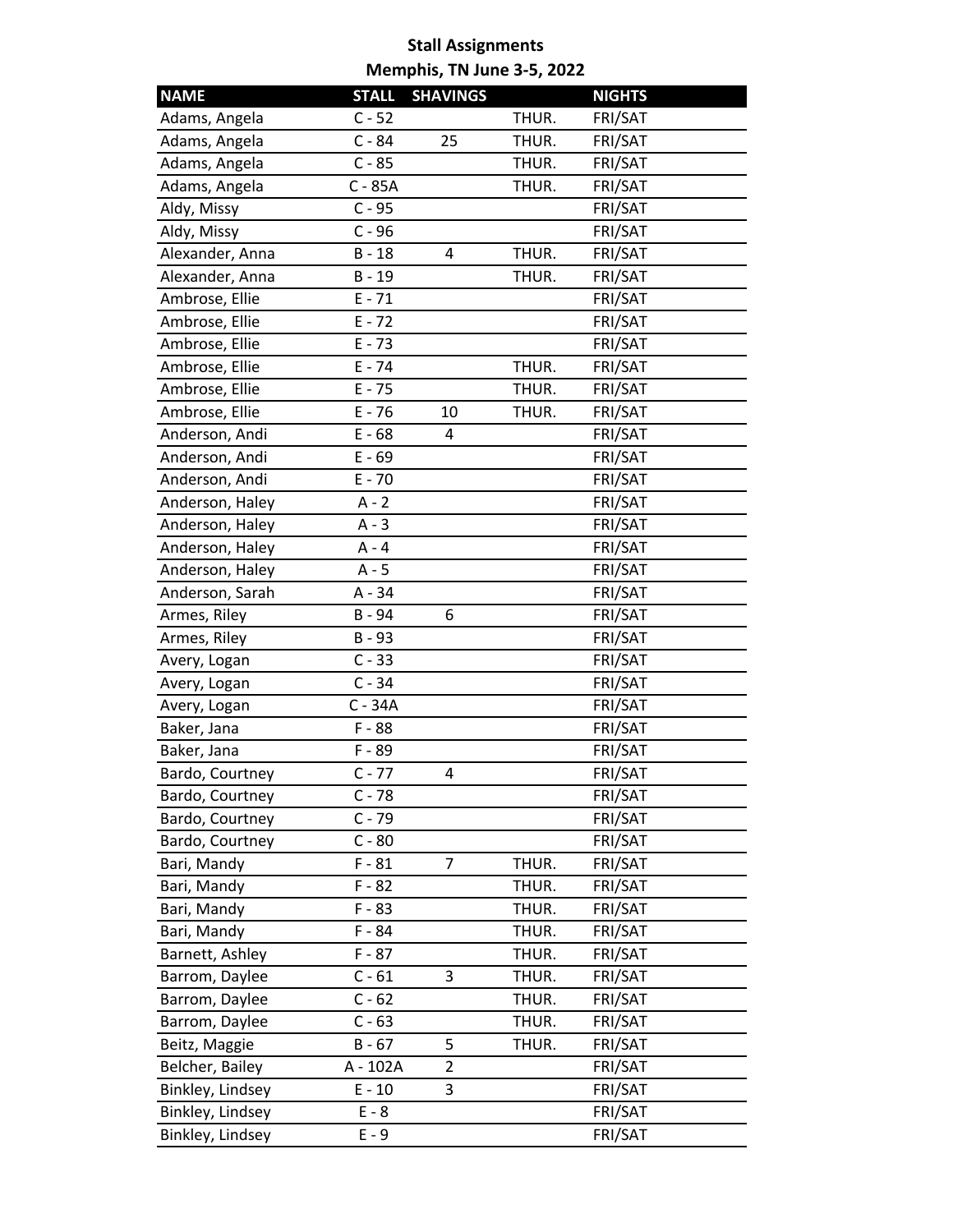| Bonnett, Mallory  | $E - 105$ | 8              |       | FRI/SAT |            |
|-------------------|-----------|----------------|-------|---------|------------|
| Bonnett, Mallory  | $E - 106$ |                |       | FRI/SAT |            |
| Bradford, Janet   | $F - 75$  | 3              | THUR. | FRI/SAT |            |
| Bradford, Whitney | B - 95    | 6              |       | FRI/SAT |            |
| Bradford, Whitney | $B - 96$  |                |       | FRI/SAT |            |
| Bray, Kaylee-Ann  | E - 84    |                |       | FRI/SAT |            |
| Bray, Kaylee-Ann  | $E - 85$  |                |       | FRI/SAT |            |
| Brazzel, Kristi   | $B - 88$  |                |       | FRI/SAT |            |
| Brazzel, Kristi   | B - 89    |                |       | FRI/SAT |            |
| Brazzel, Kristi   | B - 90    |                |       | FRI/SAT |            |
| Brazzel, Kristi   | $B - 91$  |                |       | FRI/SAT |            |
| Brazzel, Kristi   | $B - 92$  |                |       | FRI/SAT |            |
| Brister, Anna     | $D - 73$  |                | THUR. | FRI/SAT |            |
| Brister, Anna     | $D - 74$  |                | THUR. | FRI/SAT |            |
| Brooks, Allison   | $C - 18A$ |                | THUR. | FRI/SAT |            |
| Brooks, Elijah    | $B - 43$  |                |       | FRI/SAT |            |
| Brown, Brylee     | $B - 4$   | 4              |       | FRI/SAT |            |
| Brown, Brylee     | $B - 5$   |                |       | FRI/SAT |            |
| Brown, Hallie     | $E - 31$  | 5              | THUR. | FRI/SAT |            |
| Brown, Hallie     | $E - 45$  | 5              | THUR. | FRI/SAT |            |
| Brown, Hallie     | $E - 46$  | 5              | THUR. | FRI/SAT |            |
| Burgess, Blakely  | $B - 56$  |                | THUR. | FRI/SAT |            |
| Cain, Karen       | $D - 92$  |                | THUR. | FRI/SAT |            |
| Cain, Karen       | $D - 93$  |                | THUR. | FRI/SAT |            |
| Cain, Karen       | D - 94    | 11             | THUR. | FRI/SAT |            |
| Caraway, Anna     | $F - 107$ |                |       | FRI/SAT |            |
| Carney, Jodi      | $D - 34$  |                |       | FRI/SAT |            |
| Carney, Jodi      | D - 34A   | 6              |       | FRI/SAT |            |
| Cates, Gina       | $A - 86$  |                |       | FRI/SAT |            |
| Cates, Gina       | A - 86A   |                |       | FRI/SAT |            |
| Charles, Laityn   | $D - 86$  | $\overline{2}$ |       | FRI/SAT |            |
| Clifton, Haley    | $C - 35$  |                |       | FRI/SAT |            |
| Cole, LouLou      | $E - 49$  |                | THUR. | FRI/SAT |            |
| Cole, LouLou      | $E - 50$  |                | THUR. | FRI/SAT |            |
| Cole, LouLou      | $E - 51$  |                | THUR. | FRI/SAT |            |
| Cole, LouLou      | $E - 52$  |                | THUR. | FRI/SAT |            |
| Cole, LouLou      | $E - 53$  |                |       | FRI/SAT |            |
| Cotton, Leisa     | B - 34A   |                | THUR. | FRI/SAT |            |
| Crenshaw, Dana    | $F - 10$  |                |       | FRI/SAT |            |
| Crenshaw, Dana    | $F - 26$  | 6              |       | FRI/SAT |            |
| Crenshaw, Dana    | $F - 9$   |                |       | FRI/SAT |            |
| Cross, Valerie    | $D - 41$  | 4              |       | FRI/SAT |            |
| Cross, Valerie    | $D - 42$  |                |       | FRI/SAT |            |
| Crum, Maelee      | $B - 6$   | 6              |       | FRI/SAT | <b>SUN</b> |
| Crum, Maelee      | $B - 7$   |                |       | FRI/SAT | <b>SUN</b> |
| Dalton, Nealey    | $E - 30$  | 6              | THUR. | FRI/SAT |            |
| Danley, Sierra    | D - 85A   | 4              |       | FRI/SAT |            |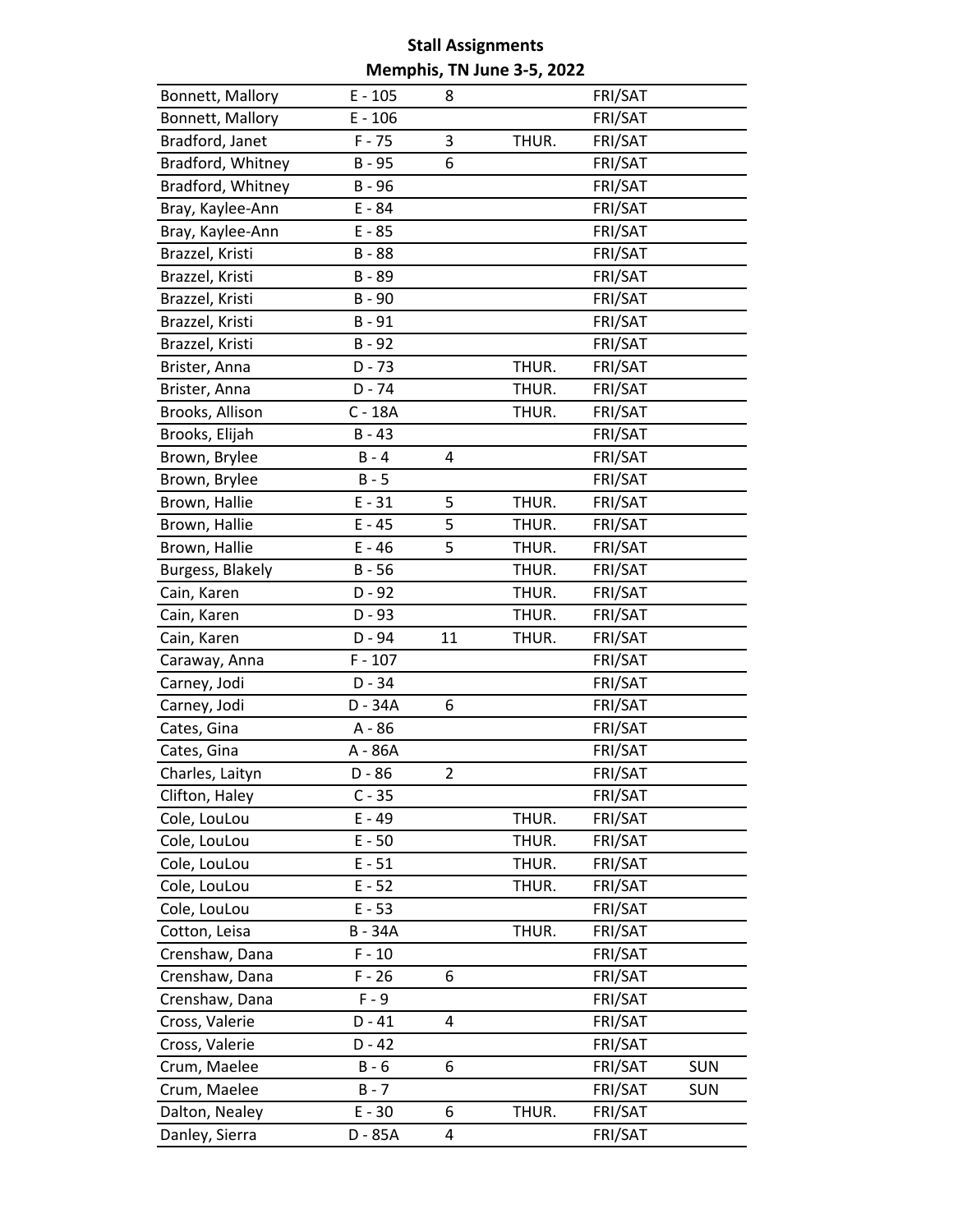| Davis, Samantha    | $A - 61$  | 2  |       | FRI/SAT |            |
|--------------------|-----------|----|-------|---------|------------|
| Davis, Stephanie   | $D - 5$   |    |       | FRI/SAT |            |
| Davis, Stephanie   | $D - 6$   |    |       | FRI/SAT |            |
| Davis, Tara        | $D - 10$  | 12 |       | FRI/SAT |            |
| Davis, Tara        | $D - 11$  |    |       | FRI/SAT |            |
| Davis, Tara        | $D - 12$  |    |       | FRI/SAT |            |
| Davis, Tara        | $D - 13$  |    |       | FRI/SAT |            |
| Davis, Wayne       | $D - 64$  | 4  | THUR. | FRI/SAT |            |
| Deatherage, Jordan | $C - 73$  |    | THUR. | FRI/SAT |            |
| Deatherage, Jordan | $C - 74$  |    | THUR. | FRI/SAT |            |
| Deatherage, Jordan | $C - 75$  |    | THUR. | FRI/SAT |            |
| Deatherage, Jordan | $C - 76$  |    | THUR. | FRI/SAT |            |
| Dehass, Shelby     | $C - 86$  |    |       | FRI/SAT | <b>SUN</b> |
| Dehass, Shelby     | $C - 87$  |    |       | FRI/SAT | <b>SUN</b> |
| Dehass, Shelby     | $C - 88$  |    |       | FRI/SAT | <b>SUN</b> |
| Dehass, Shelby     | $C - 89$  |    |       | FRI/SAT | <b>SUN</b> |
| Dehass, Shelby     | $C - 90$  |    |       | FRI/SAT | <b>SUN</b> |
| Dehass, Shelby     | $C - 91$  |    |       | FRI/SAT | <b>SUN</b> |
| Dixon, Lexi        | $A - 92$  |    |       | FRI/SAT |            |
| Dixon, Lexi        | A - 93    |    |       | FRI/SAT |            |
| Dixon, Lexi        | A - 94    |    |       | FRI/SAT |            |
| Dodson, Samantha   | A - 87    |    |       | FRI/SAT |            |
| Dodson, Samantha   | A - 88    | 2  |       | FRI/SAT |            |
| Drake, Golden      | $D - 65$  | 3  |       | FRI/SAT |            |
| Eden, Nan          | $D - 1A$  |    |       | FRI/SAT |            |
| Elzie, Mary        | $A - 71$  |    |       | FRI/SAT |            |
| Emery, Jennifer    | $E - 11$  | 8  | THUR. | FRI/SAT |            |
| Emery, Jennifer    | $E - 12$  |    | THUR. | FRI/SAT |            |
| Estes, Kendall     | $D - 56$  |    |       | FRI/SAT |            |
| Estes, Kendall     | $D - 57$  |    |       | FRI/SAT |            |
| Estes, Kendall     | $D - 58$  |    |       | FRI/SAT |            |
| Ezell, Connie      | $B - 69$  |    |       | FRI/SAT |            |
| Ezell, Connie      | B - 69A   |    |       | FRI/SAT |            |
| Ezell, Connie      | $B - 70$  | 18 |       | FRI/SAT |            |
| Farmer, Jordan     | $F - 2$   |    |       | FRI/SAT |            |
| Farmer, Jordan     | $F - 3$   |    |       | FRI/SAT |            |
| Farmer, Jordan     | $F - 4$   |    |       | FRI/SAT |            |
| Farmer, Jordan     | $F - 5$   |    |       | FRI/SAT |            |
| Farmer, Jordan     | $F - 6$   |    |       | FRI/SAT |            |
| Farmer, Jordan     | $F - 7$   |    |       | FRI/SAT |            |
| Faulkner, Alyson   | $C - 1$   | 6  |       | FRI/SAT |            |
| Faulkner, Alyson   | $C - 2$   |    |       | FRI/SAT |            |
| Fessler, Carrie    | $E - 34$  | 3  | THUR. | FRI/SAT |            |
| Fessler, Carrie    | $E - 35$  |    | THUR. | FRI/SAT |            |
| Fincher, Callee    | D - 86A   |    |       | FRI/SAT |            |
| Free, Samantha     | $F - 108$ | 6  |       | FRI/SAT |            |
| Free, Samantha     | $F - 109$ |    |       | FRI/SAT |            |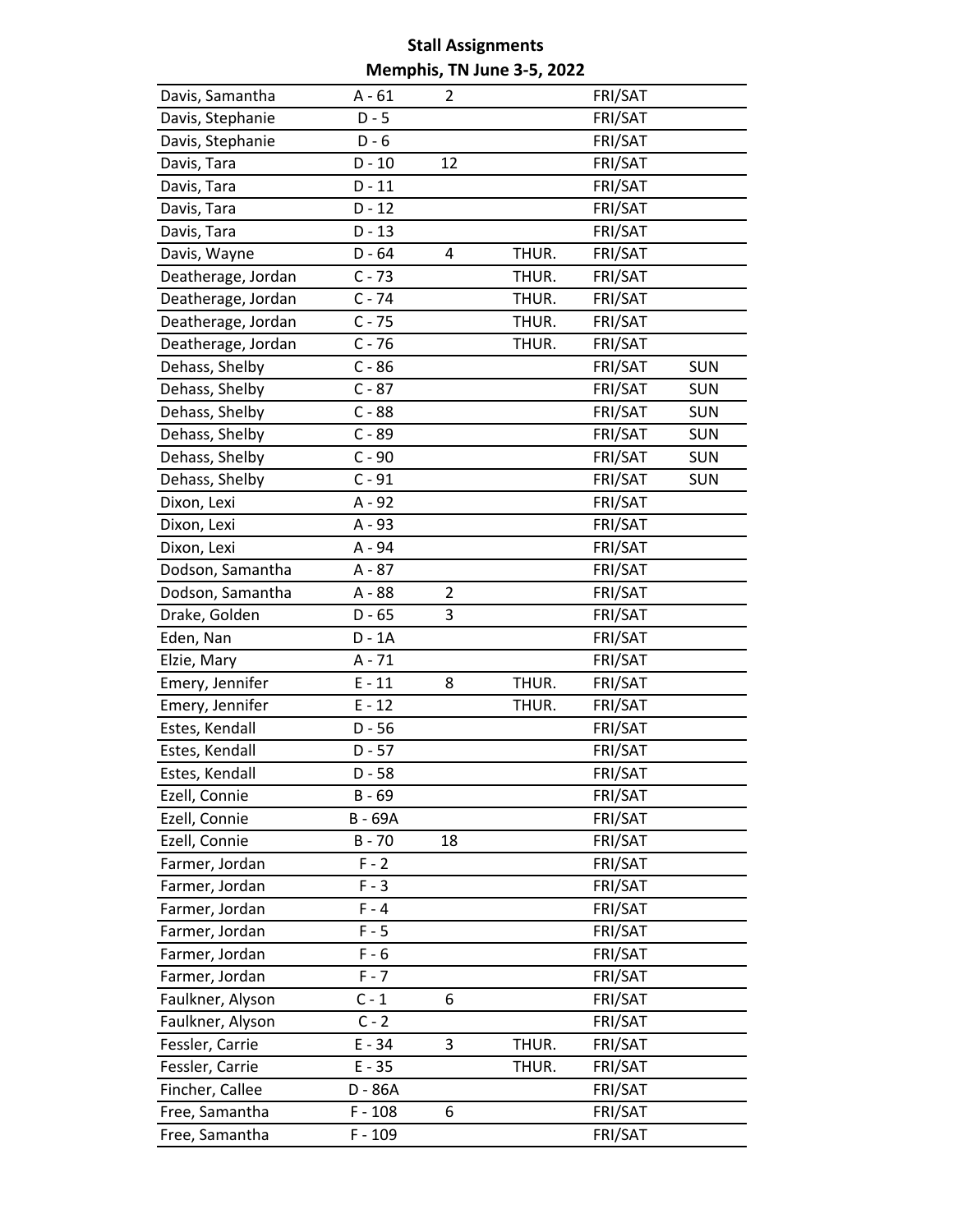| Free, Samantha        | $F - 110$    |    |       | FRI/SAT |
|-----------------------|--------------|----|-------|---------|
| Free, Samantha        | $F - 111$    |    |       | FRI/SAT |
| Freyaldenhoven, Diana | A - 69A      |    |       | FRI/SAT |
| Fuller, Kristen       | $B - 85$     | 4  |       | FRI/SAT |
| Fuller, Kristen       | <b>B-85A</b> |    |       | FRI/SAT |
| Geisler, Elisabeth    | $E - 25$     | 16 | THUR. | FRI/SAT |
| Geisler, Elisabeth    | $E - 26$     |    | THUR. | FRI/SAT |
| Geisler, Elisabeth    | $E - 27$     |    | THUR. | FRI/SAT |
| Geisler, Elisabeth    | $E - 28$     |    | THUR. | FRI/SAT |
| Gilkey, Christie      | $F - 18$     |    | THUR. | FRI/SAT |
| Gilkey, Christie      | $F - 19$     |    | THUR. | FRI/SAT |
| Gilkey, Christie      | $F - 20$     |    | THUR. | FRI/SAT |
| Gilkey, Christie      | $F - 54$     |    | THUR. | FRI/SAT |
| Gilkey, Christie      | $F - 55$     | 9  | THUR. | FRI/SAT |
| Gilmer, Jessica       | $A - 37$     |    |       | FRI/SAT |
| Gilmer, Jessica       | A - 38       |    |       | FRI/SAT |
| Gilmer, Jessica       | A - 39       |    |       | FRI/SAT |
| Gilmer, Jessica       | $A - 40$     |    |       | FRI/SAT |
| Gilmer, Jessica       | $A - 41$     |    |       | FRI/SAT |
| Gilmer, Jessica       | $A - 42$     |    |       | FRI/SAT |
| Glass, Skylar         | A - 34A      |    |       | FRI/SAT |
| Gonterman, Melissa    | $B - 100$    |    |       | FRI/SAT |
| Gonterman, Melissa    | $B - 101$    |    |       | FRI/SAT |
| Gonterman, Melissa    | $B - 102$    |    |       | FRI/SAT |
| Gonterman, Melissa    | B-102A       |    |       | FRI/SAT |
| Gonterman, Melissa    | B - 99       |    |       | FRI/SAT |
| Gordon, Mallie        | $C - 53$     | 10 |       | FRI/SAT |
| Gordon, Mallie        | $C - 54$     |    |       | FRI/SAT |
| Gordon, Mallie        | $C - 55$     |    |       | FRI/SAT |
| Gore, Kristin         | $E - 100$    |    |       | FRI/SAT |
| Gore, Kristin         | $E - 101$    |    |       | FRI/SAT |
| Gore, Kristin         | E - 98       |    |       | FRI/SAT |
| Gore, Kristin         | E - 99       |    |       | FRI/SAT |
| Govero, Emma Jean     | $B - 68$     | 4  | THUR. | FRI/SAT |
| Grantham, Hailee      | $C - 100$    | 3  |       | FRI/SAT |
| Grantham, Hailee      | $C - 101$    |    |       | FRI/SAT |
| Grantham, Hailee      | $C - 102$    |    |       | FRI/SAT |
| Gray, Breanne         | $A - 11$     | 3  |       | FRI/SAT |
| Green, Melanie        | $F - 85$     | 12 |       | FRI/SAT |
| Green, Melanie        | $F - 86$     |    |       | FRI/SAT |
| Grisham, Amy          | F-94         | 12 | THUR. | FRI/SAT |
| Grisham, Amy          | $F - 95$     |    | THUR. | FRI/SAT |
| Grisham, Amy          | $F - 96$     |    | THUR. | FRI/SAT |
| Grisham, Amy          | $F - 97$     |    | THUR. | FRI/SAT |
| Grisham, Amy          | F-98         |    | THUR. | FRI/SAT |
| Gullion, Olivia       | $D - 24$     | 12 | THUR. | FRI/SAT |
| Gullion, Olivia       | $D - 25$     |    | THUR. | FRI/SAT |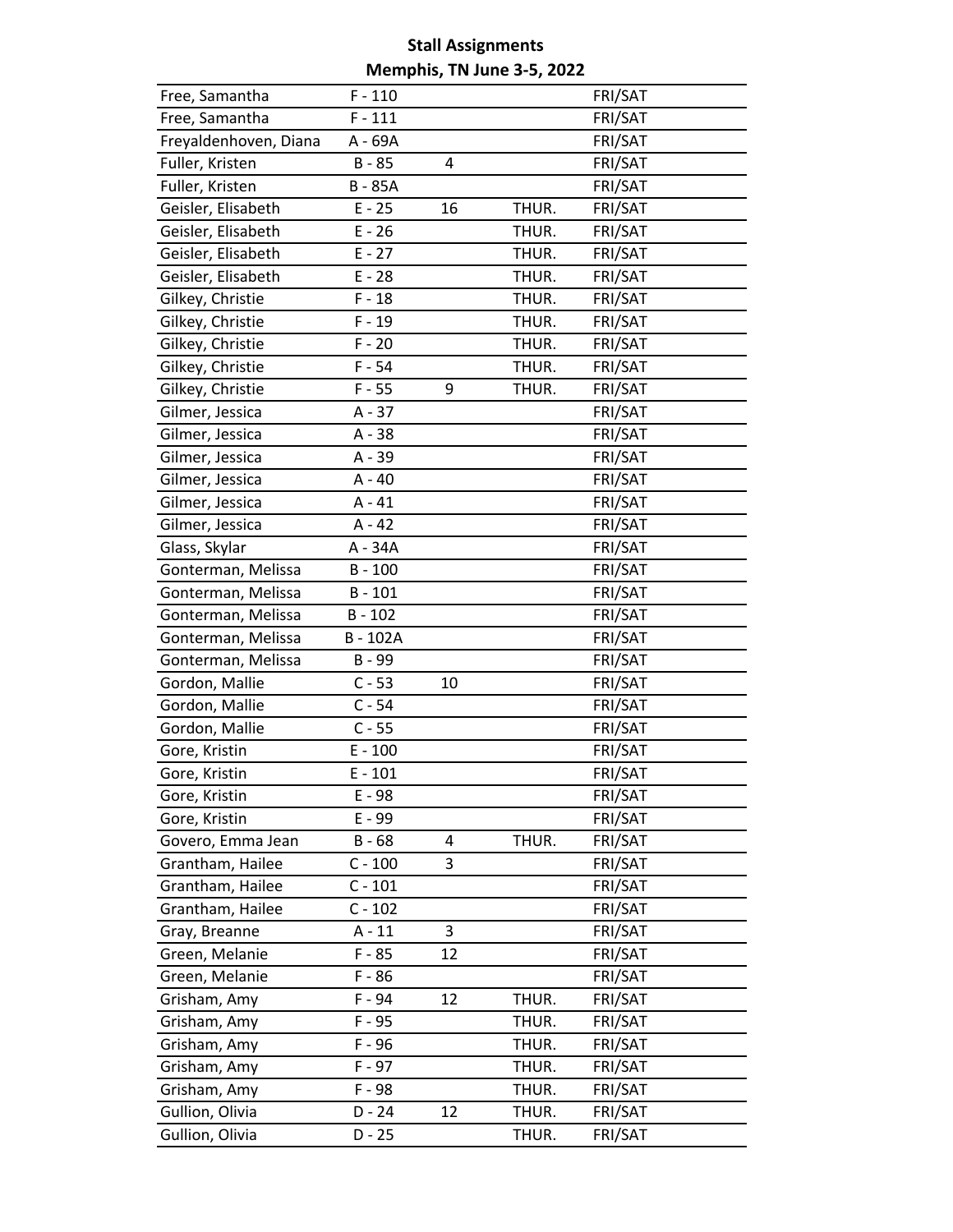| Gullion, Olivia     | $D - 44$  |                | THUR. | FRI/SAT |            |
|---------------------|-----------|----------------|-------|---------|------------|
| Gullion, Olivia     | $D - 45$  |                | THUR. | FRI/SAT |            |
| Haley, Leanne       | $D - 66$  | 6              |       | FRI/SAT |            |
| Haley, Leanne       | $D - 67$  |                |       | FRI/SAT |            |
| Haley, Leanne       | $D - 68$  |                |       | FRI/SAT |            |
| Hall, Sharin        | $B - 1$   |                |       | FRI/SAT |            |
| Hall, Sharin        | $B - 2$   |                |       | FRI/SAT |            |
| Hammonds, Hailee    | D - 18A   |                |       | FRI/SAT |            |
| Hanks, Mary         | $E - 67$  |                | THUR. | FRI/SAT |            |
| Hardy, Sheila       | $D - 1$   | $\overline{2}$ |       | FRI/SAT |            |
| Harris, Amber       | $B - 59$  |                | THUR. | FRI/SAT |            |
| Harris, Amber       | $B - 60$  |                | THUR. | FRI/SAT |            |
| Harris, Gracie      | $C - 67$  |                | THUR. | FRI/SAT |            |
| Harris, Gracie      | $C - 68$  |                | THUR. | FRI/SAT |            |
| Hartless, Anna Lynn | $A - 12$  |                |       | FRI/SAT |            |
| Hartless, Anna Lynn | $A - 13$  |                |       | FRI/SAT |            |
| Hartless, Anna Lynn | $A - 14$  | 12             |       | FRI/SAT |            |
| Hensley, Karissa    | $D - 100$ |                | THUR. | FRI/SAT | <b>SUN</b> |
| Hensley, Karissa    | $D - 101$ |                | THUR. | FRI/SAT | <b>SUN</b> |
| Hensley, Karissa    | D - 102   | 8              | THUR. | FRI/SAT | <b>SUN</b> |
| Hensley, Karissa    | D - 99    |                | THUR. | FRI/SAT | <b>SUN</b> |
| Hetterick, Laurel   | A - 89    |                |       | FRI/SAT |            |
| Hetterick, Laurel   | A - 90    |                |       | FRI/SAT |            |
| Hetterick, Laurel   | A - 91    |                |       | FRI/SAT |            |
| Hill, Cynthia       | $C - 97$  |                |       | FRI/SAT |            |
| Hill, Cynthia       | $C - 98$  |                |       | FRI/SAT |            |
| Hill, Cynthia       | $C - 99$  |                |       | FRI/SAT |            |
| Hollowell, Cheyenne | $F - 100$ |                | THUR. | FRI/SAT |            |
| Hollowell, Cheyenne | $F - 101$ |                | THUR. | FRI/SAT |            |
| Hollowell, Cheyenne | $F - 102$ |                | THUR. | FRI/SAT |            |
| Hollowell, Cheyenne | F-99      | 6              | THUR. | FRI/SAT |            |
| Hopkins, Crystal    | $F - 103$ | 12             | THUR. | FRI/SAT |            |
| Hopkins, Crystal    | $F - 104$ |                | THUR. | FRI/SAT |            |
| Hopkins, Crystal    | $F - 105$ |                | THUR. | FRI/SAT |            |
| Hopkins, Crystal    | $F - 106$ |                | THUR. | FRI/SAT |            |
| Hubler, Sandy       | $D - 33$  | 6              | THUR. | FRI/SAT |            |
| Hutsenpiller, Shea  | $B - 13$  | 3              |       | FRI/SAT |            |
| Hutsenpiller, Shea  | $B - 14$  |                |       | FRI/SAT |            |
| Hutsenpiller, Shea  | $B - 15$  |                |       | FRI/SAT |            |
| Ivey, Mary Vivian   | $A - 35$  | 8              | THUR. | FRI/SAT |            |
| Ivey, Mary Vivian   | $A - 36$  |                | THUR. | FRI/SAT |            |
| Jackson, Lori       | $D - 97$  |                | THUR. | FRI/SAT |            |
| Jackson, Lori       | D - 98    |                | THUR. | FRI/SAT |            |
| Jamerson, Megan     | $F - 56$  |                |       | FRI/SAT |            |
| Jamerson, Megan     | $F - 57$  |                |       | FRI/SAT |            |
| James, Hannah       | $C - 1A$  |                |       | FRI/SAT |            |
| Johnson, Amanda     | $B - 1A$  | 6              |       | FRI/SAT |            |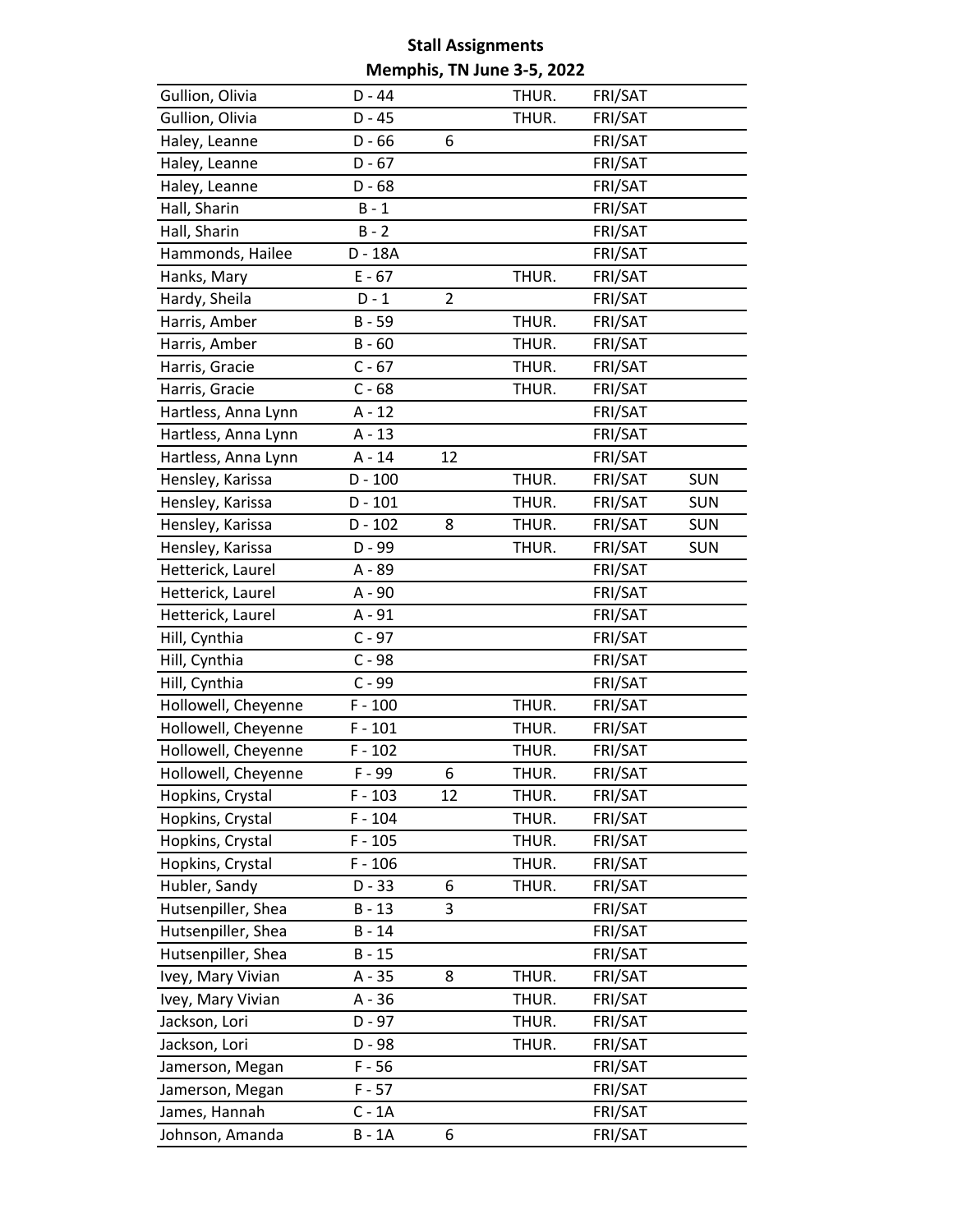| Johnson, Jax        | $C - 27$ |    |       | FRI/SAT |            |
|---------------------|----------|----|-------|---------|------------|
| Johnson, Jax        | $C - 28$ |    |       | FRI/SAT |            |
| Johnson, Jax        | $C - 41$ |    |       | FRI/SAT |            |
| Johnson, Jax        | $C - 42$ |    |       | FRI/SAT |            |
| Johnson, Jill       | $D - 18$ |    | THUR. | FRI/SAT | <b>SUN</b> |
| Johnson, Jill       | $D - 50$ |    | THUR. | FRI/SAT | <b>SUN</b> |
| Johnson, Jill       | $D - 51$ | 8  | THUR. | FRI/SAT | <b>SUN</b> |
| Jones, LaDonna      | $E - 2$  |    |       | FRI/SAT |            |
| Jones, LaDonna      | $E - 3$  |    |       | FRI/SAT |            |
| Jones, LaDonna      | $E - 4$  |    |       | FRI/SAT |            |
| Jones, LaDonna      | $E - 5$  |    |       | FRI/SAT |            |
| Jones, LaDonna      | $E - 6$  | 5  |       | FRI/SAT |            |
| Jones, Trevor       | $E - 58$ |    | THUR. | FRI/SAT |            |
| Jones, Trevor       | $E - 59$ |    | THUR. | FRI/SAT |            |
| Kachuriak, Gracie   | $B - 3$  | 4  |       | FRI/SAT |            |
| Kehrees, Rayann     | $C - 29$ | 6  |       | FRI/SAT |            |
| Kehrees, Rayann     | $C - 30$ |    |       | FRI/SAT |            |
| Kehrees, Rayann     | $C - 31$ |    |       | FRI/SAT |            |
| Kehrees, Rayann     | $C - 32$ |    |       | FRI/SAT |            |
| Kelley, Donna       | $D - 28$ |    |       | FRI/SAT |            |
| Kelley, Donna       | $D - 29$ |    |       | FRI/SAT |            |
| Kelley, Donna       | $D - 30$ |    |       | FRI/SAT |            |
| Kelley, Donna       | $D - 31$ |    |       | FRI/SAT |            |
| Kelley, Donna       | $D - 32$ | 16 |       | FRI/SAT |            |
| Kilgore, Jacob      | $B - 97$ |    |       | FRI/SAT |            |
| Kilgore, Jacob      | B-98     |    |       | FRI/SAT |            |
| Krohnfeldt, Abby    | $B - 80$ | 6  |       | FRI/SAT |            |
| Krohnfeldt, Abby    | $B - 81$ |    |       | FRI/SAT |            |
| Krohnfeldt, Abby    | $B - 82$ |    |       | FRI/SAT |            |
| Krohnfeldt, Abby    | $B - 83$ |    |       | FRI/SAT |            |
| Krohnfeldt, Abby    | $B - 84$ |    |       | FRI/SAT |            |
| Langford, Shannon   | D - 90   |    | THUR. | FRI/SAT |            |
| Langford, Shannon   | $D - 91$ | 6  | THUR. | FRI/SAT |            |
| Lankford, Mackenzie | $D - 87$ |    |       | FRI/SAT |            |
| LeBlanc, Ginger     | $D - 21$ |    |       | FRI/SAT |            |
| LeBlanc, Ginger     | $D - 22$ |    |       | FRI/SAT |            |
| LeBlanc, Ginger     | $D - 23$ | 6  |       | FRI/SAT |            |
| Leister, Emily      | $C - 92$ |    |       | FRI/SAT |            |
| Leister, Emily      | $C - 93$ |    |       | FRI/SAT |            |
| Leister, Emily      | $C - 94$ | 6  |       | FRI/SAT |            |
| Lewis, Christy      | $E - 29$ | 6  | THUR. | FRI/SAT |            |
| Lewis, Christy      | $E - 47$ |    | THUR. | FRI/SAT |            |
| Lewis, Christy      | $E - 48$ | 3  | THUR. | FRI/SAT |            |
| Lewis, Niki         | $D - 61$ |    | THUR. | FRI/SAT |            |
| Lewis, Niki         | $D - 62$ |    | THUR. | FRI/SAT |            |
| Lewis, Niki         | $D - 75$ | 6  | THUR. | FRI/SAT |            |
| Lewis, Niki         | $D - 76$ |    | THUR. | FRI/SAT |            |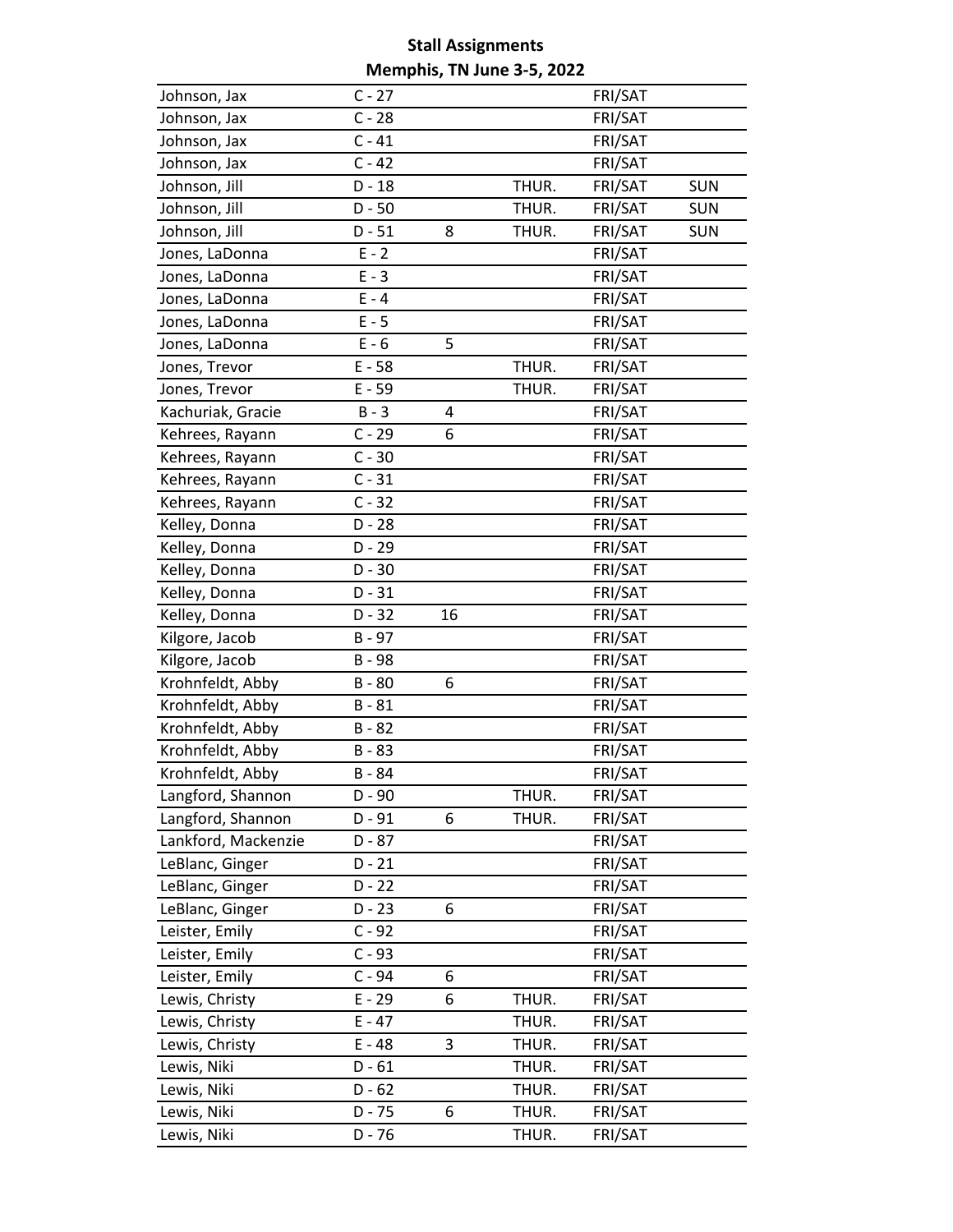| Long, Lauren         | $D - 83$  |    |       | FRI/SAT |            |
|----------------------|-----------|----|-------|---------|------------|
| Long, Lauren         | D - 84    |    |       | FRI/SAT |            |
| Long, Lauren         | $D - 85$  |    |       | FRI/SAT |            |
| Lucky, Ashley        | $E - 13$  | 4  |       | FRI/SAT |            |
| Lynch, Tommy         | $E - 23$  |    | THUR. | FRI/SAT |            |
| Lynn, Stephanie      | $F - 47$  | 8  | THUR. | FRI/SAT |            |
| Lynn, Stephanie      | $F - 48$  |    | THUR. | FRI/SAT |            |
| Malone-Hiett, Jamie  | $D - 59$  | 4  |       | FRI/SAT |            |
| Martin, Mary Grayson | $E - 22$  | 6  | THUR. | FRI/SAT |            |
| Martin, Mary Grayson | $E - 54$  |    | THUR. | FRI/SAT |            |
| Mason, Crystal       | $A - 100$ |    |       | FRI/SAT |            |
| Mason, Crystal       | $A - 101$ |    |       | FRI/SAT |            |
| Mason, Crystal       | $A - 102$ | 8  |       | FRI/SAT |            |
| Mason, Crystal       | A - 99    |    |       | FRI/SAT |            |
| Mathews, Matt        | $A - 62$  |    |       | FRI/SAT |            |
| Mathews, Matt        | $A - 63$  |    |       | FRI/SAT |            |
| Mathews, Matt        | $A - 64$  |    |       | FRI/SAT |            |
| Mathews, Matt        | A - 72    | 32 |       | FRI/SAT |            |
| Mathews, Matt        | $A - 73$  |    |       | FRI/SAT |            |
| Mathews, Matt        | A - 74    |    |       | FRI/SAT |            |
| Mathews, Matt        | A - 75    |    |       | FRI/SAT |            |
| Mathews, Matt        | $A - 76$  |    |       | FRI/SAT |            |
| Mauldin, Loretta     | $D - 37$  | 6  | THUR. | FRI/SAT |            |
| Mauldin, Loretta     | $D - 38$  |    | THUR. | FRI/SAT |            |
| Mauldin, Loretta     | $D - 39$  |    | THUR. | FRI/SAT |            |
| Mauldin, Loretta     | $D - 40$  |    | THUR. | FRI/SAT |            |
| Maxwell, Allie       | $E - 86$  | 5  |       | FRI/SAT |            |
| McClain, Sarah       | $E - 102$ |    |       | FRI/SAT |            |
| McClain, Sarah       | $E - 103$ |    |       | FRI/SAT |            |
| McClain, Sarah       | $E - 104$ | 6  |       | FRI/SAT |            |
| McClure, Bailey      | $B - 20$  |    | THUR. | FRI/SAT | <b>SUN</b> |
| McClure, Bailey      | $B - 21$  |    | THUR. | FRI/SAT | <b>SUN</b> |
| McClure, Bailey      | $B - 22$  | 9  | THUR. | FRI/SAT | <b>SUN</b> |
| McGill, Jerrica      | B-18A     |    | THUR. | FRI/SAT | <b>SUN</b> |
| McKinney, Elaina     | $F - 90$  |    |       | FRI/SAT |            |
| McKinney, Elaina     | $F - 91$  |    |       | FRI/SAT |            |
| McKinney, Elaina     | $F - 92$  |    |       | FRI/SAT |            |
| McKinney, Elaina     | $F - 93$  |    |       | FRI/SAT |            |
| McKinnis, Riley      | $C - 23$  |    | THUR. | FRI/SAT |            |
| McKinnis, Riley      | $C - 24$  |    | THUR. | FRI/SAT |            |
| McKinnis, Riley      | $C - 25$  |    | THUR. | FRI/SAT |            |
| McKinnis, Riley      | $C - 26$  |    | THUR. | FRI/SAT |            |
| McKinnis, Riley      | $C - 43$  | 14 | THUR. | FRI/SAT |            |
| McKinnis, Riley      | $C - 44$  |    | THUR. | FRI/SAT |            |
| McKinnis, Riley      | $C - 45$  |    | THUR. | FRI/SAT |            |
| McKinnis, Riley      | $C - 46$  |    | THUR. | FRI/SAT |            |
| McKnight, Harley     | $E - 81$  |    |       | FRI/SAT |            |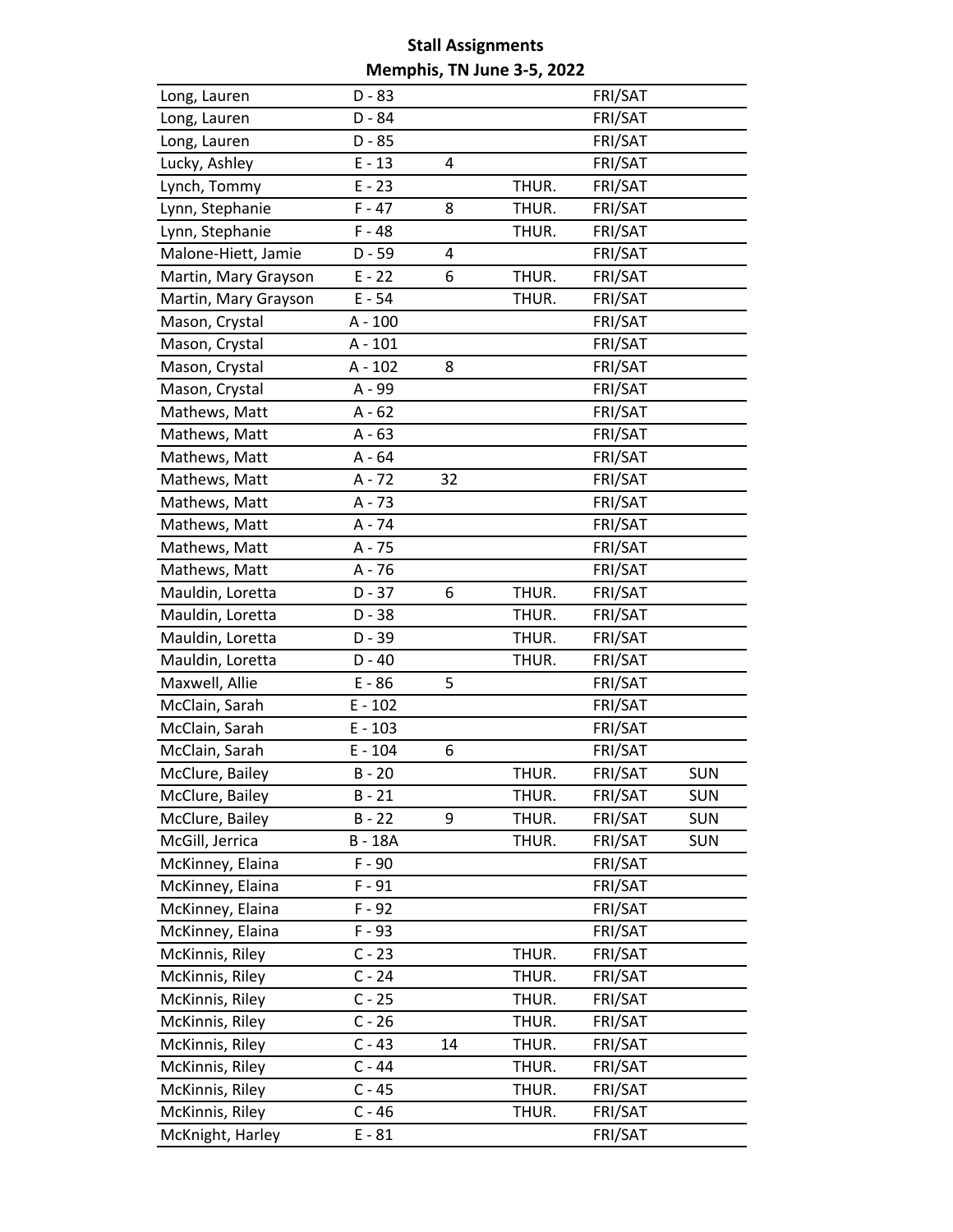| McKnight, Harley    | $E - 82$   |    |       | FRI/SAT |  |
|---------------------|------------|----|-------|---------|--|
| McKnight, Harley    | $E - 83$   |    |       | FRI/SAT |  |
| McMurray, Casey     | $E - 107$  |    | THUR. | FRI/SAT |  |
| McMurray, Casey     | $E - 108$  |    | THUR. | FRI/SAT |  |
| McMurray, Casey     | $E - 109$  | 10 | THUR. | FRI/SAT |  |
| Melton, Karyn       | $C - 39$   |    |       | FRI/SAT |  |
| Melton, Karyn       | $C - 40$   | 4  |       | FRI/SAT |  |
| Menz, Angela        | $D - 96$   | 3  |       | FRI/SAT |  |
| Miller, Tina        | $F - 14$   | 4  |       | FRI/SAT |  |
| Miller, Tina        | $F - 15$   |    |       | FRI/SAT |  |
| Mills, Laura        | E - 94     | 8  |       | FRI/SAT |  |
| Mills, Laura        | $E - 95$   |    |       | FRI/SAT |  |
| Mills, Laura        | $E - 96$   |    |       | FRI/SAT |  |
| Mills, Laura        | $E - 97$   |    |       | FRI/SAT |  |
| Mischler, Jessica   | $F - 34$   |    | THUR. | FRI/SAT |  |
| Mischler, Jessica   | $F - 35$   |    | THUR. | FRI/SAT |  |
| Mischler, Jessica   | $F - 36$   |    | THUR. | FRI/SAT |  |
| Mischler, Jessica   | $F - 37$   | 4  | THUR. | FRI/SAT |  |
| Mischler, Jessica   | $F - 38$   |    | THUR. | FRI/SAT |  |
| Mischler, Jessica   | F-39       |    | THUR. | FRI/SAT |  |
| Mischler, Jessica   | $F - 40$   |    | THUR. | FRI/SAT |  |
| Monroe, Nicole      | $B - 47$   | 16 | THUR. | FRI/SAT |  |
| Monroe, Nicole      | $B - 48$   |    | THUR. | FRI/SAT |  |
| Monroe, Nicole      | $B - 49$   |    | THUR. | FRI/SAT |  |
| Monroe, Nicole      | $B - 50$   |    | THUR. | FRI/SAT |  |
| Monroe, Nicole      | $B - 51$   | 4  | THUR. | FRI/SAT |  |
| Moore, Ashley       | $D - 2$    |    |       | FRI/SAT |  |
| Moore, Ashley       | $D - 3$    |    |       | FRI/SAT |  |
| Moore, Ashley       | $D - 4$    |    |       | FRI/SAT |  |
| Morris, Case        | $C - 102A$ |    |       | FRI/SAT |  |
| Moschitta, Alison   | $A - 33$   |    |       | FRI/SAT |  |
| Muller, Liza        | $C - 10$   |    |       | FRI/SAT |  |
| Muller, Liza        | $C - 11$   |    |       | FRI/SAT |  |
| Muller, Liza        | $C - 12$   |    |       | FRI/SAT |  |
| Muller, Liza        | $C - 13$   |    |       | FRI/SAT |  |
| Muller, Liza        | $C - 9$    | 12 |       | FRI/SAT |  |
| Nicholson, Courtney | $D - 14$   | 6  |       | FRI/SAT |  |
| Nicholson, Courtney | $D - 15$   |    |       | FRI/SAT |  |
| Oglesby, Shelby     | $B - 23$   |    | THUR. | FRI/SAT |  |
| Oglesby, Shelby     | $B - 24$   |    | THUR. | FRI/SAT |  |
| Oglesby, Shelby     | $B - 25$   |    | THUR. | FRI/SAT |  |
| Oglesby, Shelby     | $B - 44$   | 28 | THUR. | FRI/SAT |  |
| Oglesby, Shelby     | $B - 45$   |    | THUR. | FRI/SAT |  |
| Oglesby, Shelby     | $B - 46$   |    | THUR. | FRI/SAT |  |
| Osborne, Janelle    | $E - 77$   |    | THUR. | FRI/SAT |  |
| Osborne, Janelle    | $E - 78$   |    | THUR. | FRI/SAT |  |
| Osborne, Janelle    | $E - 79$   |    | THUR. | FRI/SAT |  |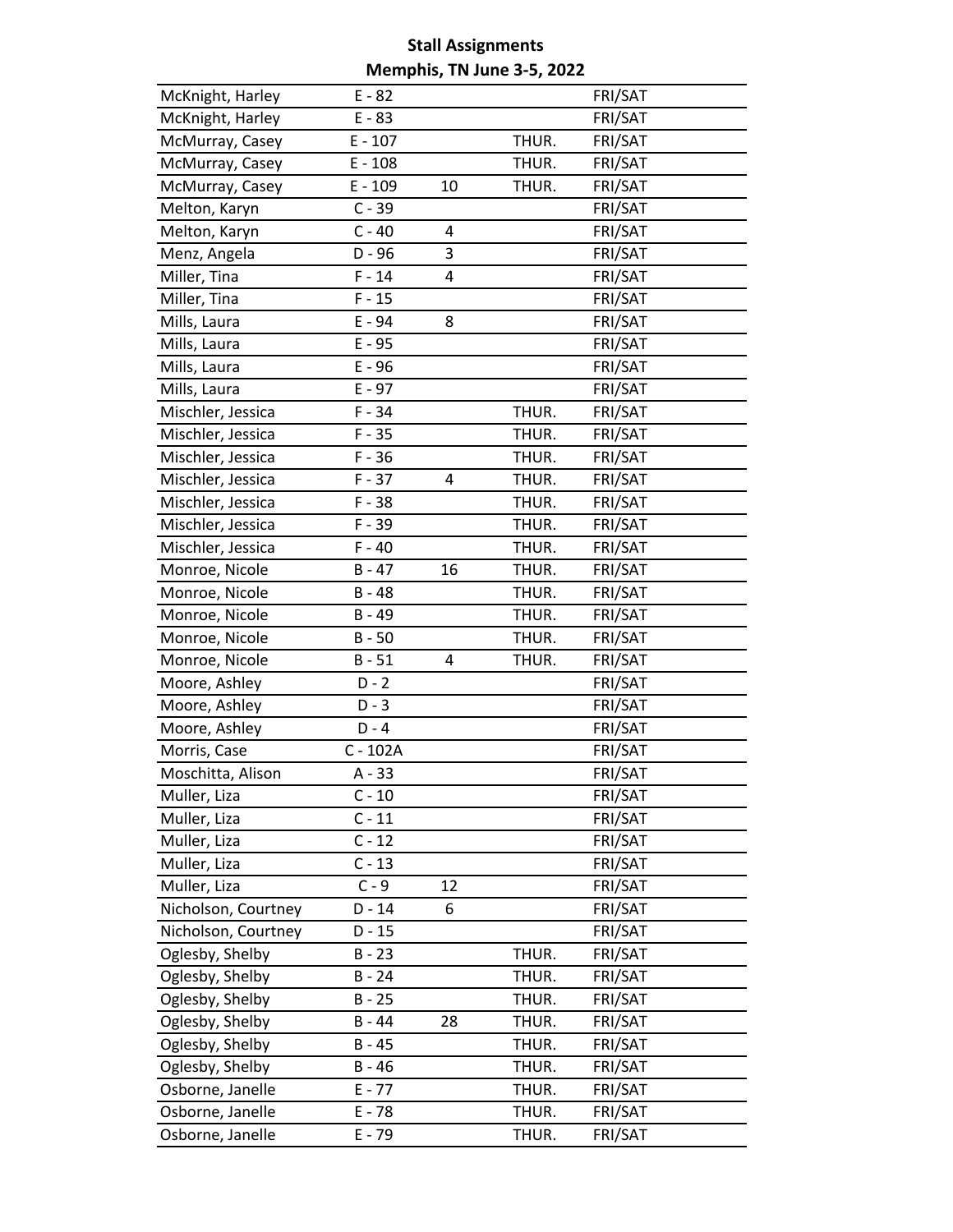| Osborne, Janelle   | $E - 80$  |    | THUR. | FRI/SAT |            |
|--------------------|-----------|----|-------|---------|------------|
| Osborne, Olivia    | $C - 5$   | 4  |       | FRI/SAT |            |
| Osborne, Olivia    | $C - 6$   |    |       | FRI/SAT |            |
| Oxner, Jan         | $D - 35$  |    | THUR. | FRI/SAT |            |
| Oxner, Jan         | $D - 36$  | 5  | THUR. | FRI/SAT |            |
| Parks, Ethan       | D - 88    |    |       | FRI/SAT |            |
| Parks, Ethan       | $D - 89$  | 8  |       | FRI/SAT |            |
| Parr, Emma Kate    | $F - 73$  |    | THUR. | FRI/SAT |            |
| Parr, Emma Kate    | $F - 74$  |    | THUR. | FRI/SAT |            |
| Parr, Emma Kate    | $F - 76$  | 10 | THUR. | FRI/SAT | <b>SUN</b> |
| Pearce, Emery      | $D - 9$   | 6  |       | FRI/SAT |            |
| Pennington, Stacey | $C - 64$  |    |       | FRI/SAT |            |
| Pennington, Stacey | $C - 65$  |    |       | FRI/SAT |            |
| Pennington, Stacey | $C - 66$  |    |       | FRI/SAT |            |
| Perkins, Georgia   | C - 86A   |    |       | FRI/SAT |            |
| Perry, David       | $E - 110$ | 5  | THUR. | FRI/SAT |            |
| Pike, Dusty        | $B - 32$  |    | THUR. | FRI/SAT |            |
| Pike, Dusty        | $B - 33$  |    | THUR. | FRI/SAT |            |
| Pike, Dusty        | $B - 34$  |    | THUR. | FRI/SAT |            |
| Pike, Dusty        | $B - 35$  |    | THUR. | FRI/SAT |            |
| Pike, Dusty        | $B - 36$  |    | THUR. | FRI/SAT |            |
| Pittman, Sarah     | $C - 14$  |    |       | FRI/SAT |            |
| Pittman, Sarah     | $C - 15$  |    |       | FRI/SAT |            |
| Plunk, Chris       | $B - 77$  |    |       | FRI/SAT |            |
| Plunk, Chris       | $B - 78$  |    |       | FRI/SAT |            |
| Plunk, Chris       | $B - 79$  |    |       | FRI/SAT |            |
| Pogue, Morgan      | $B - 8$   |    |       | FRI/SAT |            |
| Pollard, Summer    | A - 1A    | 4  |       | FRI/SAT |            |
| Potashnick, Carrie | $F - 60$  |    | THUR. | FRI/SAT |            |
| Potashnick, Carrie | $F - 61$  |    | THUR. | FRI/SAT |            |
| Potashnick, Carrie | $F - 62$  |    | THUR. | FRI/SAT |            |
| Potashnick, Carrie | $F - 63$  |    | THUR. | FRI/SAT |            |
| Potashnick, Carrie | $F - 64$  | 12 | THUR. | FRI/SAT |            |
| Redwine, Shelly    | $C - 16$  |    |       | FRI/SAT |            |
| Redwine, Shelly    | $C - 17$  |    |       | FRI/SAT |            |
| Roby, Kristen      | $F - 21$  |    | THUR. | FRI/SAT |            |
| Roby, Kristen      | $F - 22$  |    | THUR. | FRI/SAT |            |
| Roby, Kristen      | $F - 13$  |    | THUR. | FRI/SAT |            |
| Roby, Kristen      | $F - 24$  |    | THUR. | FRI/SAT |            |
| Roby, Kristen      | $F - 25$  | 12 | THUR. | FRI/SAT |            |
| Roby, Kristen      | $F - 52$  |    | THUR. | FRI/SAT |            |
| Roby, Kristen      | $F - 53$  |    | THUR. | FRI/SAT |            |
| Rose, Carl         | $F - 65$  |    |       | FRI/SAT |            |
| Rose, Carl         | $F - 66$  |    |       | FRI/SAT |            |
| Rose, Carl         | $F - 67$  |    |       | FRI/SAT |            |
| Rose, Drew         | $F - 68$  |    |       | FRI/SAT |            |
| Rose, Drew         | $F - 69$  |    |       | FRI/SAT |            |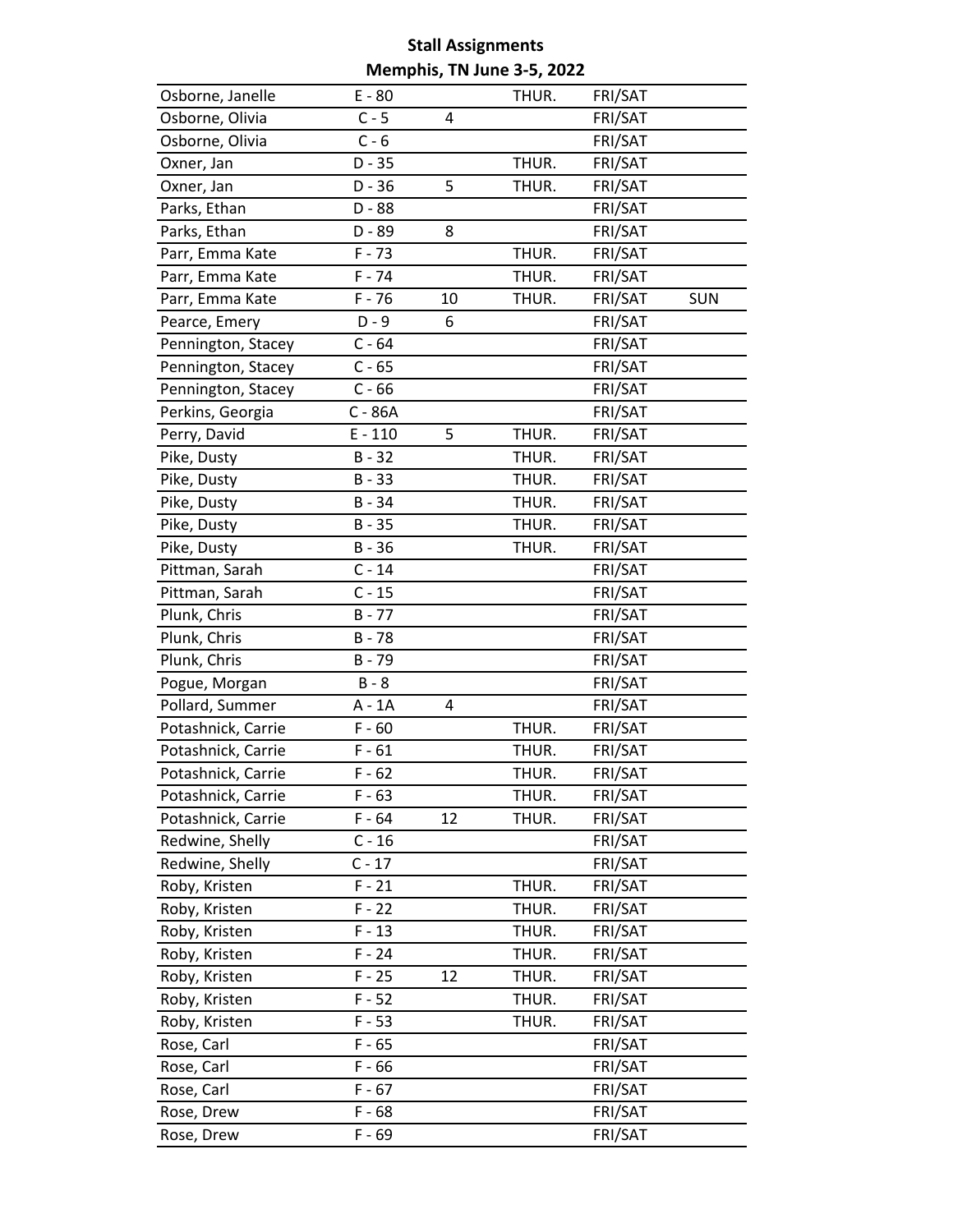| Rose, Drew             | $F - 70$  |                |       | FRI/SAT |
|------------------------|-----------|----------------|-------|---------|
| Rose, Drew             | $F - 71$  |                |       | FRI/SAT |
| Rose, Drew             | $F - 72$  | $\overline{2}$ |       | FRI/SAT |
| Rose, Drew             | $F - 80$  | 12             |       | FRI/SAT |
| Ruesewald, Shelby      | $E - 111$ |                | THUR. | FRI/SAT |
| Ruesewald, Shelby      | $E - 112$ | 14             | THUR. | FRI/SAT |
| Sadl, Karissa          | $C - 3$   | 8              |       | FRI/SAT |
| Sadl, Karissa          | $C - 4$   |                |       | FRI/SAT |
| Saucier, Valerie       | $E - 20$  | 12             | THUR. | FRI/SAT |
| Saucier, Valerie       | $E - 21$  |                | THUR. | FRI/SAT |
| Saucier, Valerie       | $E - 55$  |                | THUR. | FRI/SAT |
| Saucier, Valerie       | $E - 56$  |                | THUR. | FRI/SAT |
| Saucier, Valerie       | $E - 57$  |                | THUR. | FRI/SAT |
| Scarato, Sage          | $B - 61$  | 24             | THUR. | FRI/SAT |
| Scarato, Sage          | $B - 62$  |                | THUR. | FRI/SAT |
| Scarato, Sage          | $B - 63$  |                | THUR. | FRI/SAT |
| Scarato, Sage          | $B - 75$  | 4              | THUR. | FRI/SAT |
| Scarato, Sage          | $B - 76$  | 4              | THUR. | FRI/SAT |
| Schmidt, Kylee         | $F - 16$  | 4              |       | FRI/SAT |
| Schmidt, Kylee         | $F - 17$  |                |       | FRI/SAT |
| Shelton, Madison       | $B - 57$  |                | THUR. | FRI/SAT |
| Shelton, Madison       | $B - 58$  |                | THUR. | FRI/SAT |
| Sherman, Tammy         | $B - 52$  | 12             | THUR. | FRI/SAT |
| Sherman, Tammy         | $B - 53$  |                | THUR. | FRI/SAT |
| Sherman, Tammy         | $B - 54$  |                | THUR. | FRI/SAT |
| Sherman, Tammy         | $B - 55$  |                | THUR. | FRI/SAT |
| Shoemaker, Christopher | $C - 17A$ | 3              |       | FRI/SAT |
| Shows, Katie           | $F - 1$   | 3              |       | FRI/SAT |
| Siems, Erin            | $A - 65$  |                |       | FRI/SAT |
| Siems, Erin            | $A - 66$  |                |       | FRI/SAT |
| Simmons, Shanna        | $A - 6$   | $\overline{2}$ |       | FRI/SAT |
| Skimehorn, Bert        | $F - 27$  |                |       | FRI/SAT |
| Skimehorn, Bert        | $F - 28$  |                |       | FRI/SAT |
| Skimehorn, Bert        | $F - 29$  |                |       | FRI/SAT |
| Skimehorn, Bert        | $F - 30$  |                |       | FRI/SAT |
| Skimehorn, Bert        | $F - 31$  |                |       | FRI/SAT |
| Skimehorn, Bert        | $F - 32$  |                |       | FRI/SAT |
| Skimehorn, Bert        | $F - 33$  |                |       | FRI/SAT |
| Skimehorn, Bert        | $F - 41$  | 28             |       | FRI/SAT |
| Skimehorn, Bert        | $F - 42$  |                |       | FRI/SAT |
| Skimehorn, Bert        | $F - 43$  |                |       | FRI/SAT |
| Skimehorn, Bert        | $F - 44$  |                |       | FRI/SAT |
| Skimehorn, Bert        | $F - 45$  |                |       | FRI/SAT |
| Skimehorn, Bert        | $F - 46$  |                |       | FRI/SAT |
| Skimehorn, Bert        | $F - 8$   |                |       | FRI/SAT |
| Skipworth, Alexandria  | $B - 16$  | 3              |       | FRI/SAT |
| Skipworth, Alexandria  | $B - 17$  |                |       | FRI/SAT |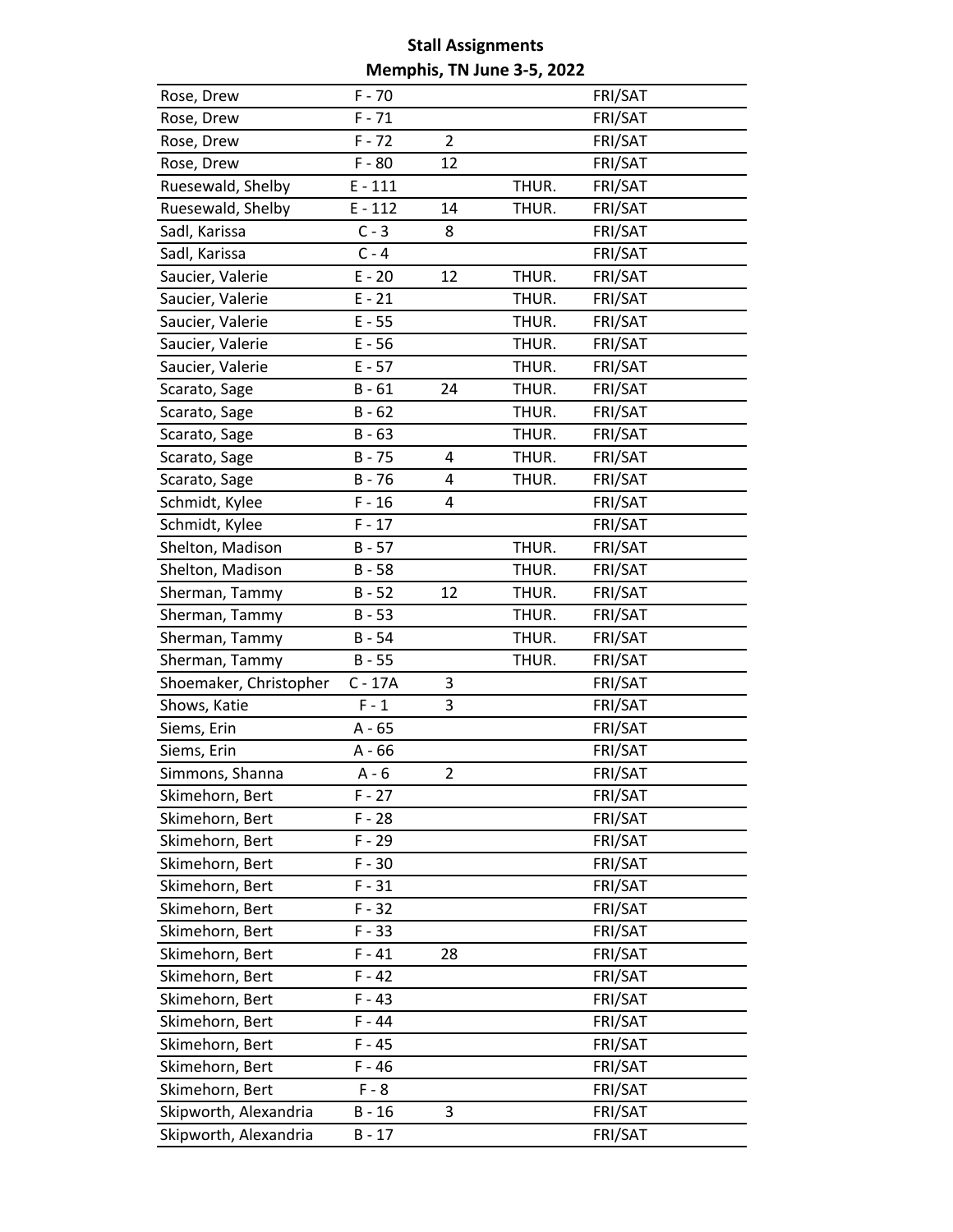| Skipworth, Alexandria | B - 17A  |    |       | FRI/SAT |            |
|-----------------------|----------|----|-------|---------|------------|
| Smith, Haylee         | $A - 67$ |    |       | FRI/SAT |            |
| Smith, Haylee         | $A - 68$ |    |       | FRI/SAT |            |
| Smith, Michael        | $D - 78$ | 5  |       | FRI/SAT |            |
| Smith, Michael        | $D - 79$ |    |       | FRI/SAT |            |
| Smith, Michael        | $D - 80$ |    |       | FRI/SAT |            |
| Smith, Michael        | $D - 81$ |    |       | FRI/SAT |            |
| Smith, Michael        | $D - 82$ |    |       | FRI/SAT |            |
| Smith, Pam            | $D - 52$ | 4  |       | FRI/SAT |            |
| Smith, Pam            | $D - 53$ |    |       | FRI/SAT |            |
| Smith, Sandy          | $D - 27$ | 2  |       | FRI/SAT |            |
| Sparks, Kelly         | $C - 36$ | 12 |       | FRI/SAT | <b>SUN</b> |
| Sparks, Kelly         | $C - 37$ |    |       | FRI/SAT | <b>SUN</b> |
| Sparks, Kelly         | $C - 38$ |    |       | FRI/SAT | <b>SUN</b> |
| Speights, Kathryn     | $D - 54$ |    |       | FRI/SAT |            |
| Speights, Kathryn     | $D - 55$ |    |       | FRI/SAT |            |
| Sprouse, Aubrey       | $B - 10$ |    |       | FRI/SAT |            |
| Sprouse, Aubrey       | $B - 11$ |    |       | FRI/SAT |            |
| Sprouse, Aubrey       | $B - 12$ |    |       | FRI/SAT |            |
| Sprouse, Aubrey       | $B - 9$  |    |       | FRI/SAT |            |
| Spry, Lauren          | $D - 26$ |    |       | FRI/SAT |            |
| Spry, Lauren          | $D - 43$ |    |       | FRI/SAT |            |
| Stang, Brittany       | A - 69   |    |       | FRI/SAT |            |
| Stang, Brittany       | A - 70   |    |       | FRI/SAT |            |
| Stephens, Marlee      | D - 102A | 4  |       | FRI/SAT |            |
| Stephenson, Carly     | $D - 95$ | 5  |       | FRI/SAT |            |
| Stevens, Judith       | $C - 7$  | 3  |       | FRI/SAT |            |
| Stewart, Makenzie     | $C - 60$ |    |       | FRI/SAT |            |
| Stone, Sierra         | $B - 27$ |    | THUR. | FRI/SAT |            |
| Stone, Sierra         | $B - 28$ |    | THUR. | FRI/SAT |            |
| Stone, Sierra         | $B - 29$ |    | THUR. | FRI/SAT |            |
| Stone, Sierra         | $B - 30$ |    | THUR. | FRI/SAT |            |
| Stone, Sierra         | $B - 31$ |    | THUR. | FRI/SAT |            |
| Stone, Sierra         | $B - 42$ |    | THUR. | FRI/SAT |            |
| Surman, Sherri        | $D - 69$ |    |       | FRI/SAT |            |
| Surman, Sherri        | $D - 70$ |    |       | FRI/SAT |            |
| Swint, Megan          | $C - 47$ | 16 | THUR. | FRI/SAT |            |
| Swint, Megan          | $C - 48$ |    | THUR. | FRI/SAT |            |
| Swint, Megan          | $C - 49$ | 20 | THUR. | FRI/SAT |            |
| Swint, Megan          | $C - 50$ |    | THUR. | FRI/SAT |            |
| Swint, Megan          | $C - 51$ |    | THUR. | FRI/SAT |            |
| Swire, Kelly          | $F - 11$ |    |       | FRI/SAT |            |
| Swire, Kelly          | $F - 12$ |    |       | FRI/SAT |            |
| Swire, Kelly          | $F - 23$ |    |       | FRI/SAT |            |
| Tapscott, Haylee      | $C - 18$ |    | THUR. | FRI/SAT |            |
| Tate, Judy            | $C - 8$  |    |       | FRI/SAT |            |
| Taylor, Becky         | $D - 60$ |    |       | FRI/SAT |            |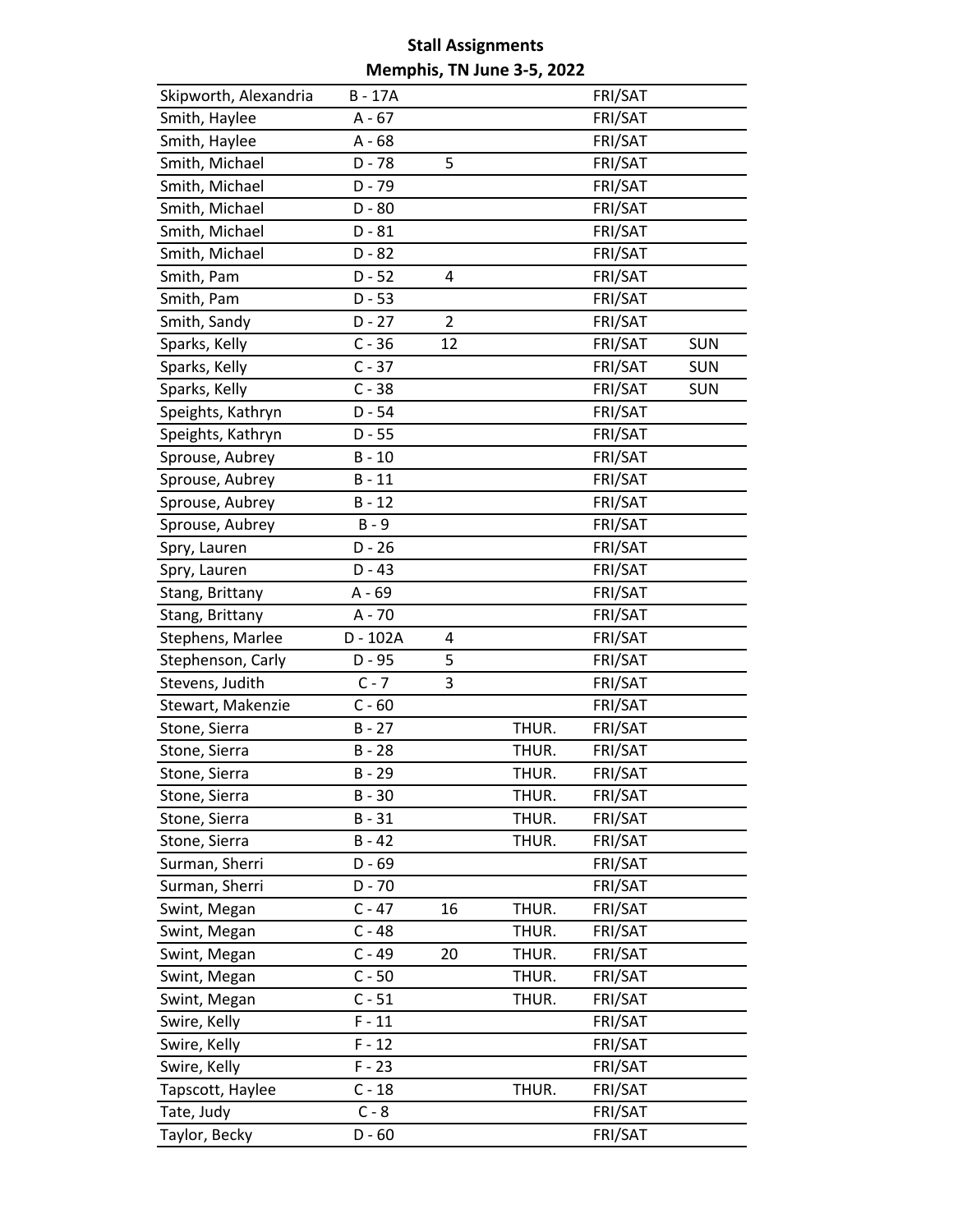| Taylor, Becky      | $D - 77$  | 4  |       | FRI/SAT |            |
|--------------------|-----------|----|-------|---------|------------|
| Taylor, Jena       | $E - 18$  |    |       | FRI/SAT |            |
| Taylor, Jena       | $E - 19$  |    |       | FRI/SAT |            |
| Thomas, Jessica    | $E - 1$   |    |       | FRI/SAT |            |
| Tobias, Lucchesse  | $A - 27$  |    | THUR. | FRI/SAT | <b>SUN</b> |
| Tobias, Lucchesse  | A - 28    |    | THUR. | FRI/SAT |            |
| Tobias, Lucchesse  | A - 29    |    | THUR. | FRI/SAT |            |
| Tobias, Lucchesse  | $A - 30$  |    | THUR. | FRI/SAT |            |
| Tobias, Lucchesse  | $A - 31$  |    | THUR. | FRI/SAT |            |
| Tobias, Lucchesse  | $A - 32$  |    | THUR. | FRI/SAT |            |
| Toll, Cindy        | $D - 46$  | 6  | THUR. | FRI/SAT |            |
| Toll, Cindy        | $D - 47$  |    | THUR. | FRI/SAT |            |
| Toll, Cindy        | $D - 48$  |    | THUR. | FRI/SAT |            |
| Tucker, Nora       | $E - 15$  |    |       | FRI/SAT |            |
| Tyler, Luke        | $E - 7$   |    |       | FRI/SAT |            |
| Van cleve, Mary    | D - 69A   |    |       | FRI/SAT | <b>SUN</b> |
| Vickers, katherine | $E - 16$  | 4  |       | FRI/SAT |            |
| Vickers, katherine | $E - 17$  |    |       | FRI/SAT |            |
| Ward, Amy          | $C - 19$  |    |       | FRI/SAT |            |
| Ward, Amy          | $C - 20$  |    |       | FRI/SAT |            |
| Ward, Amy          | $C - 21$  |    |       | FRI/SAT |            |
| Ward, Amy          | $C - 22$  |    |       | FRI/SAT |            |
| Ward, Tabatha      | $F - 112$ | 5  |       | FRI/SAT |            |
| Warren, Wendy      | $D - 19$  | 4  | THUR. | FRI/SAT |            |
| Warren, Wendy      | $D - 20$  |    | THUR. | FRI/SAT |            |
| Warren, Wendy      | $D - 49$  |    |       | FRI/SAT |            |
| Watts, Rachel      | $A - 15$  |    |       | FRI/SAT |            |
| Watts, Rachel      | $A - 16$  |    |       | FRI/SAT |            |
| Watts, Rachel      | $A - 17$  |    |       | FRI/SAT |            |
| Watts, Rachel      | A - 17A   |    |       | FRI/SAT |            |
| Weldon, Major      | $C - 56$  |    |       | FRI/SAT |            |
| Weldon, Major      | $C - 57$  |    |       | FRI/SAT |            |
| Weldon, Major      | $C - 58$  |    |       | FRI/SAT |            |
| Weldon, Major      | $C - 59$  |    |       | FRI/SAT |            |
| Wells, Mercedes    | $F - 49$  | 6  | THUR. | FRI/SAT |            |
| Wells, Mercedes    | $F - 50$  |    | THUR. | FRI/SAT |            |
| Wells, Mercedes    | $F - 51$  |    | THUR. | FRI/SAT |            |
| Wesley, Susan      | $E - 14$  | 5  |       | FRI/SAT |            |
| West, Jenny        | $C - 81$  | 12 | THUR. | FRI/SAT |            |
| West, Jenny        | $C - 82$  |    | THUR. | FRI/SAT |            |
| West, Jenny        | $C - 83$  |    | THUR. | FRI/SAT |            |
| Wheeler, Bree      | $B - 40$  |    | THUR. | FRI/SAT |            |
| Wheeler, Bree      | $B - 41$  |    | THUR. | FRI/SAT |            |
| Wheeler, Cody      | $B - 37$  | 3  | THUR. | FRI/SAT |            |
| Wheeler, Cody      | $B - 38$  |    | THUR. | FRI/SAT |            |
| Wheeler, Cody      | $B - 39$  |    | THUR. | FRI/SAT |            |
| Wherrell, Sissie   | $E - 24$  |    | THUR. | FRI/SAT |            |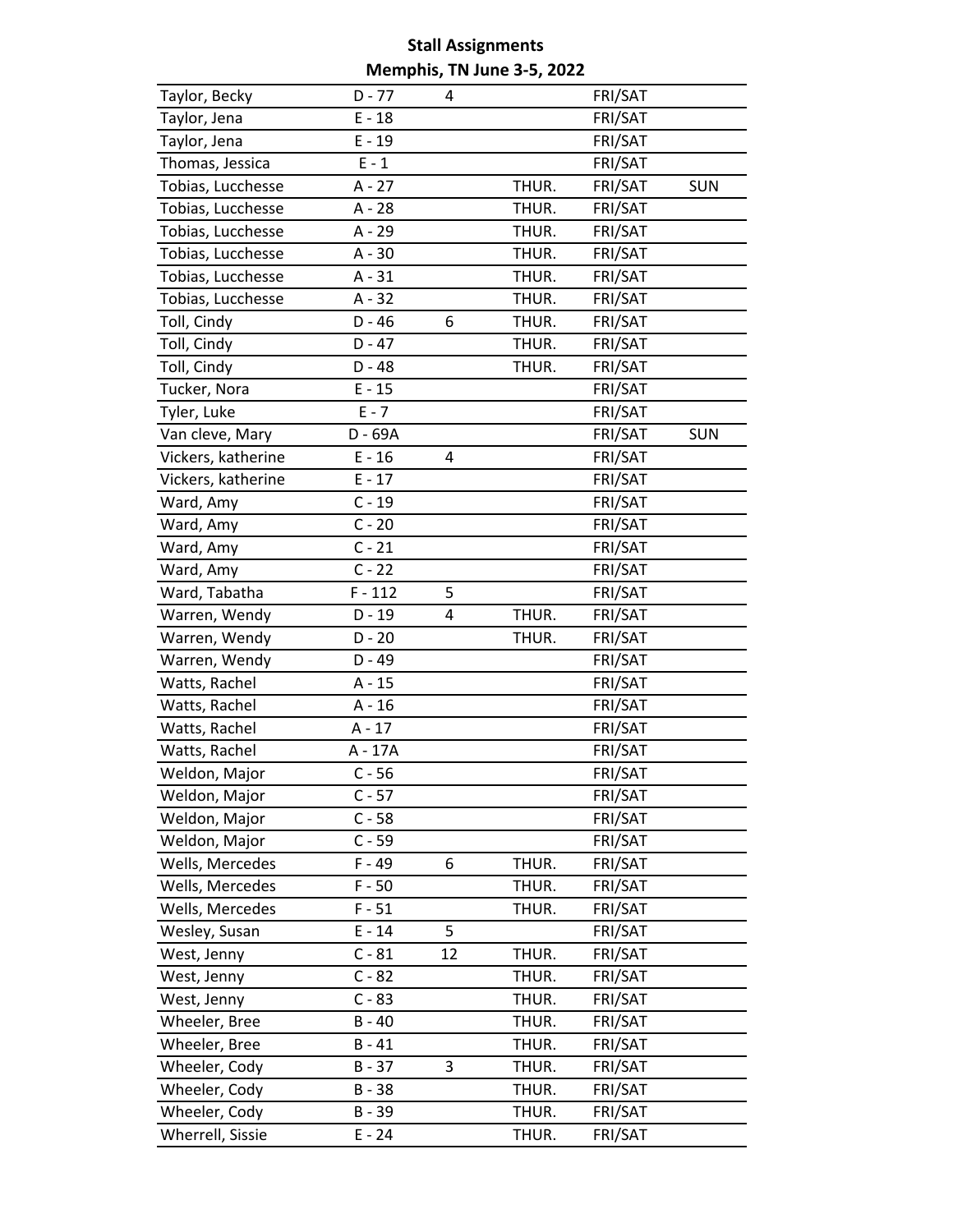| Wherrell, Sissie   | $E - 32$ |    | THUR. | FRI/SAT |  |
|--------------------|----------|----|-------|---------|--|
| Wherrell, Sissie   | $E - 33$ |    | THUR. | FRI/SAT |  |
| Wherrell, Sissie   | $E - 43$ | 12 | THUR. | FRI/SAT |  |
| Wherrell, Sissie   | $E - 44$ |    | THUR. | FRI/SAT |  |
| White, Ken         | $B - 64$ | 50 | THUR. | FRI/SAT |  |
| White, Ken         | $B - 65$ |    | THUR. | FRI/SAT |  |
| White, Ken         | $B - 66$ |    | THUR. | FRI/SAT |  |
| White, Ken         | $B - 71$ |    | THUR. | FRI/SAT |  |
| White, Ken         | $B - 72$ |    | THUR. | FRI/SAT |  |
| White, Ken         | $B - 73$ |    | THUR. | FRI/SAT |  |
| White, Ken         | $B - 74$ |    | THUR. | FRI/SAT |  |
| White, Kim         | $F - 77$ |    |       | FRI/SAT |  |
| White, Kim         | $F - 78$ |    |       | FRI/SAT |  |
| White, Kim         | $F - 79$ |    |       | FRI/SAT |  |
| Williams, Charlene | $D - 71$ |    | THUR. | FRI/SAT |  |
| Williams, Charlene | $D - 72$ |    | THUR. | FRI/SAT |  |
| Williams, Chuck    | $E - 36$ |    | THUR. | FRI/SAT |  |
| Williams, Chuck    | $E - 37$ | 8  | THUR. | FRI/SAT |  |
| Williams, Kristen  | $D - 7$  |    |       | FRI/SAT |  |
| Williams, Kristen  | $D - 8$  |    |       | FRI/SAT |  |
| Williams, Marlena  | A - 95   |    |       | FRI/SAT |  |
| Williams, Marlena  | A - 96   |    |       | FRI/SAT |  |
| Williams, Marlena  | A - 97   |    |       | FRI/SAT |  |
| Williams, Marlena  | A - 98   |    |       | FRI/SAT |  |
| Wilson, Dinah      | $F - 58$ |    |       | FRI/SAT |  |
| Wilson, Dinah      | $F - 59$ |    |       | FRI/SAT |  |
| Winstead, Kim      | $E - 38$ |    |       | FRI/SAT |  |
| Winstead, Kim      | $E - 39$ |    |       | FRI/SAT |  |
| Winstead, Kim      | $E - 40$ |    |       | FRI/SAT |  |
| Winstead, Kim      | $E - 41$ |    |       | FRI/SAT |  |
| Winstead, Kim      | $E - 42$ |    |       | FRI/SAT |  |
| Wofford, Lily      | $C - 69$ |    |       | FRI/SAT |  |
| Wofford, Lily      | C - 69A  |    |       | FRI/SAT |  |
| Wofford, Lily      | $C - 70$ |    |       | FRI/SAT |  |
| Wofford, Lily      | $C - 71$ |    |       | FRI/SAT |  |
| Wofford, Lily      | $C - 72$ |    |       | FRI/SAT |  |
| Wood, Penny        | $D - 63$ | 5  |       | FRI/SAT |  |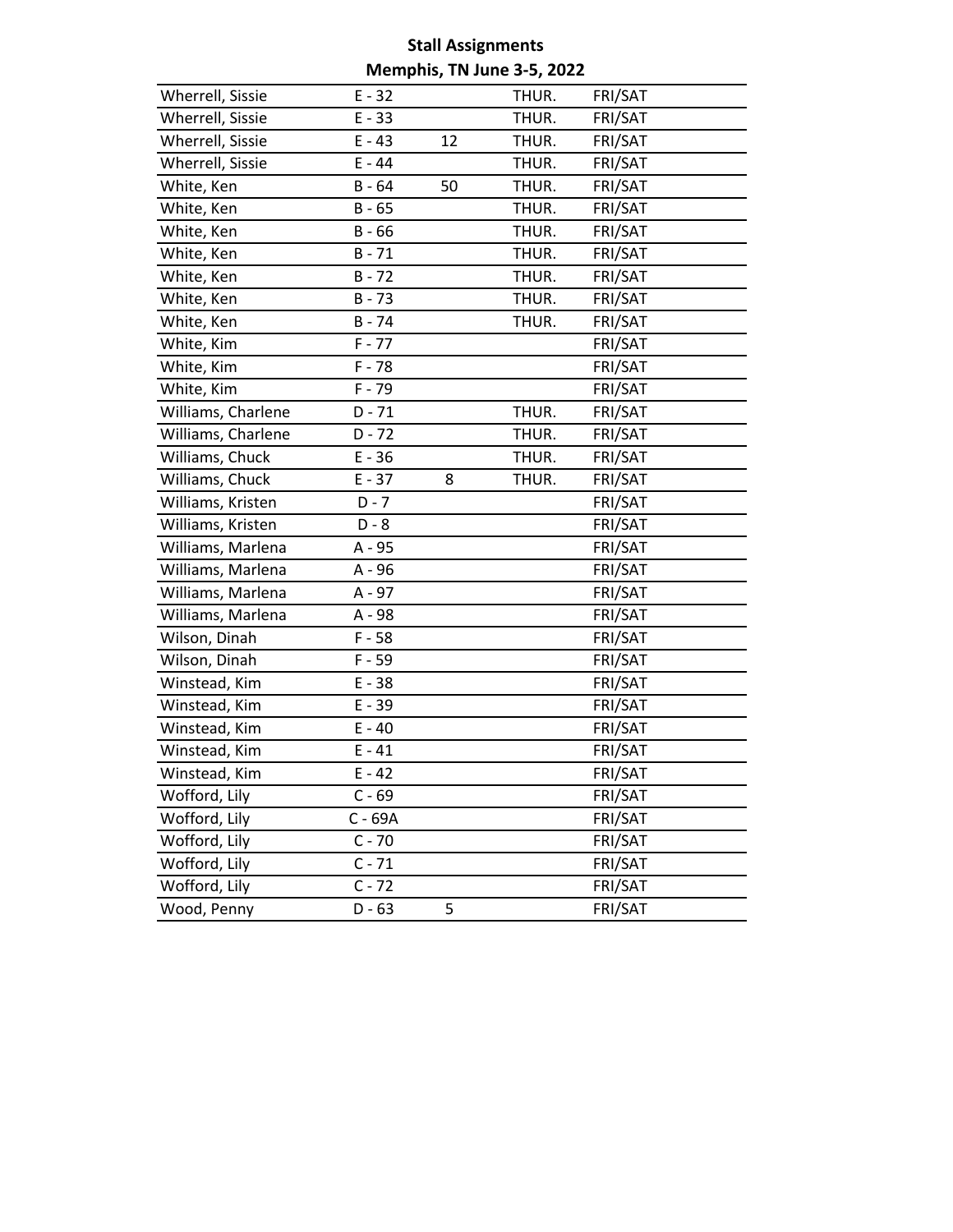| <b>NAME</b>           | <b>STALL</b>         | <b>NIGHTS</b> |
|-----------------------|----------------------|---------------|
| Ambrose, Ellie        | <b>UPPER LOT 14</b>  | WEEKEND       |
| Ambrose, Ellie        | <b>UPPER LOT 15</b>  | WEEKEND       |
| Ambrose, Ellie        | <b>UPPER LOT 16</b>  | WEEKEND       |
| Anderson, Sarah       | <b>LOWER LOT</b>     | WEEKEND       |
| Armes, Riley          | <b>LOWER LOT</b>     | WEEKEND       |
| Baker, Jana           | <b>UPPER LOT 23</b>  | WEEKEND       |
| Bardo, Courtney       | <b>UPPER LOT 7</b>   | WEEKEND       |
| Bari, Mandy           | <b>VIP 80</b>        | WEEKEND       |
| Barnett, Ashley       | <b>UPPER LOT 22</b>  | WEEKEND       |
| Barrom, Daylee        | <b>UPPER LOT 18</b>  | WEEKEND       |
| Beitz, Maggie         | <b>UPPER LOT 66</b>  | WEEKEND       |
| Billings, Shania      | <b>VIP 113</b>       | WEEKEND       |
| Binkley, Lindsey      | <b>UPPER LOT 57</b>  | WEEKEND       |
| Bonnett, Mallory      | <b>UPPER LOT 47</b>  | WEEKEND       |
| Bradford, Janet       | <b>UPPER LOT 73</b>  | WEEKEND       |
| Bradford, Whitney     | <b>LOWER LOT</b>     | WEEKEND       |
| Brown, Brylee         | <b>LOWER LOT</b>     | WEEKEND       |
| Brown, Hallie         | ARENA                | WEEKEND       |
| Burgess, Blakely      | <b>VIP 114</b>       | WEEKEND       |
| Cain, Karen           | <b>VIP 101</b>       | WEEKEND       |
| Carney, Jodi          | <b>UPPER LOT 40</b>  | WEEKEND       |
| Cole, LouLou          | <b>LOADING CHUTE</b> | WEEKEND       |
| Crenshaw, Dana        | <b>UPPER LOT 24</b>  | WEEKEND       |
| Cross, Valerie        | <b>UPPER LOT 70</b>  | WEEKEND       |
| Crum, Maelee          | <b>LOWER LOT</b>     | WEEKEND       |
| Dalton, Nealey        | <b>UPPER LOT 26</b>  | WEEKEND       |
| Danley, Sierra        | <b>LOWER LOT</b>     | WEEKEND       |
| Davis, Samantha       | <b>LOWER LOT</b>     | WEEKEND       |
| Davis, Stephanie      | <b>UPPER LOT 51</b>  | WEEKEND       |
| Davis, Tara           | <b>VIP 106</b>       | WEEKEND       |
| Davis, wayne          | <b>LOWER LOT</b>     | WEEKEND       |
| Deatherage, Jordan    | <b>UPPER LOT 17</b>  | WEEKEND       |
| dehass, shelby        | <b>VIP 93</b>        | WEEKEND       |
| Dodson, Samantha      | <b>LOWER LOT</b>     | WEEKEND       |
| Durbin, Shannon       | <b>UPPER LOT 1</b>   | WEEKEND       |
| Emery, Jennifer       | <b>UPPER LOT 31</b>  | WEEKEND       |
| Estes, Kendall        | <b>UPPER LOT 41</b>  | WEEKEND       |
| Farmer, Jordan        | <b>UPPER LOT 67</b>  | WEEKEND       |
| Farmer, Jordan        | <b>VIP 91</b>        | WEEKEND       |
| Faulkner, Alyson      | <b>LOWER LOT</b>     | WEEKEND       |
| Fessler, Carrie       | <b>UPPER LOT 25</b>  | WEEKEND       |
| Ford, Greg            | <b>VIP 104</b>       | WEEKEND       |
| Free, Samantha        | <b>VIP 100</b>       | WEEKEND       |
| Freyaldenhoven, Diana | <b>LOWER LOT</b>     | WEEKEND       |
| Fuller, Kristen       | <b>LOWER LOT</b>     | WEEKEND       |
| Geisler, Elisabeth    | <b>UPPER LOT 30</b>  | WEEKEND       |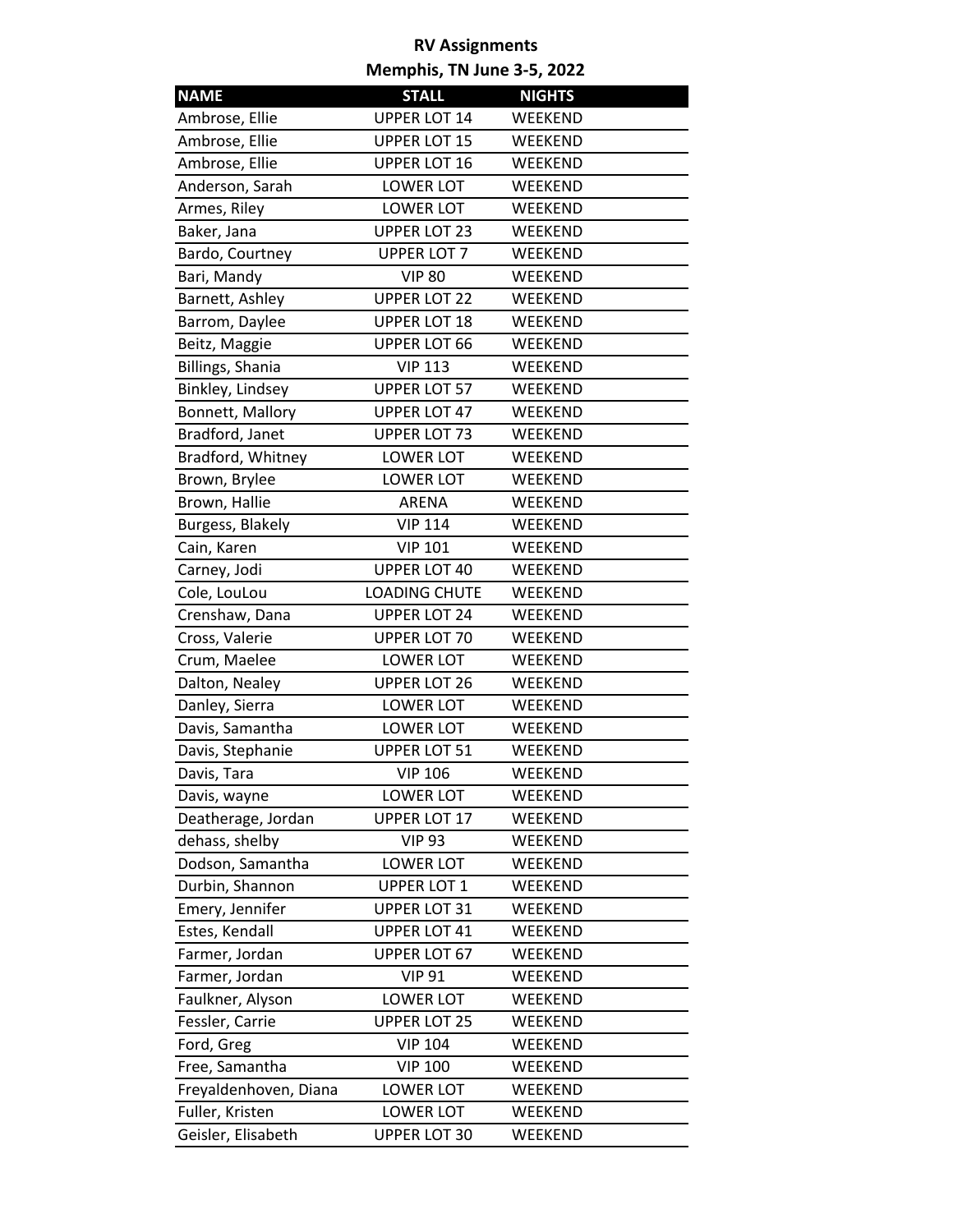| Gilkey, Christie     | <b>VIP 89</b>       | WEEKEND |      |
|----------------------|---------------------|---------|------|
| Govero, Emma Jean    | <b>UPPER LOT 65</b> | WEEKEND |      |
| Gray, Breanne        | <b>UPPER LOT 6</b>  | WEEKEND |      |
| Green, Melanie       | <b>VIP 109</b>      | WEEKEND |      |
| Grisham, Amy         | <b>VIP 105</b>      | WEEKEND |      |
| Guidici, Libby       | LOWER LOT           | WEEKEND |      |
| Gullion, Olivia      | <b>UPPER LOT 4</b>  | WEEKEND |      |
| Haley, Leanne        | <b>UPPER LOT 20</b> | WEEKEND |      |
| Hall, Sharin         | <b>LOWER LOT</b>    | WEEKEND |      |
| Hanks, Mary          | <b>UPPER LOT 13</b> | WEEKEND |      |
| Hardy, Sheila        | <b>LOWER LOT</b>    | WEEKEND |      |
| Harris, Gracie       | <b>VIP 107</b>      | WEEKEND |      |
| Hensley, Karissa     | <b>VIP 84</b>       | WEEKEND |      |
| Hill, Cynthia        | <b>UPPER LOT 59</b> | WEEKEND |      |
| Hill, Sherry         | <b>VIP 103</b>      | WEEKEND |      |
| Hollowell, Cheyenne  | <b>VIP 90</b>       | WEEKEND |      |
| Hopkins, Crystal     | <b>VIP 88</b>       | WEEKEND |      |
| Hubler, Sandy        | <b>LOWER LOT</b>    | WEEKEND |      |
| Ivey, Mary Vivian    | <b>UPPER LOT 56</b> | WEEKEND |      |
| Jackson, Lori        | <b>LOWER LOT</b>    | WEEKEND |      |
| Johnson, Amanda      | <b>LOWER LOT</b>    | WEEKEND |      |
| Johnson, Jax         | <b>LOWER LOT</b>    | WEEKEND |      |
| Johnson, Jill        | <b>VIP 112</b>      | WEEKEND |      |
| Jones, LaDonna       | <b>UPPER LOT 45</b> | WEEKEND |      |
| Jones, LaDonna       | <b>UPPER LOT 46</b> | WEEKEND |      |
| Jones, Trevor        | ARENA               | WEEKEND |      |
| Kelley, Donna        | UPPER LOT 11        | WEEKEND |      |
| Kilgore, Jacob       | <b>UPPER LOT 58</b> | WEEKEND |      |
| Langford, Shannon    | <b>LOWER LOT</b>    | WEEKEND |      |
| LeBlanc, Ginger      | <b>VIP 102</b>      | WEEKEND |      |
| Leister, Emily       | <b>UPPER LOT 8</b>  | WEEKEND |      |
| Lewis, Christy       | ARENA               | WEEKEND |      |
| Lewis, Niki          | <b>UPPER LOT 27</b> | WEEKEND |      |
| Lucky, Ashley        | <b>VIP 83</b>       | WEEKEND |      |
| Lynch, Tommy         | <b>UPPER LOT 28</b> | WEEKEND |      |
| Lynn, Stephanie      | <b>UPPER LOT 33</b> | WEEKEND |      |
| Malone-Hiett, Jamie  | <b>LOWER LOT</b>    | WEEKEND |      |
| Martin, Mary Grayson | <b>VIP 87</b>       | WEEKEND |      |
| Mason, Crystal       | <b>VIP 92</b>       | WEEKEND |      |
| Mathews, Matt        | <b>LOWER LOT</b>    | WEEKEND |      |
| Mathews, Matt        | <b>LOWER LOT</b>    | WEEKEND |      |
| Mathews, Matt        | <b>LOWER LOT</b>    | WEEKEND |      |
| Mauldin, Aubry Rae   | <b>UPPER LOT 69</b> | WEEKEND |      |
| Maxwell, Allie       | <b>UPPER LOT 34</b> | WEEKEND |      |
| McClain, Sarah       | <b>UPPER LOT 55</b> | WEEKEND |      |
| McClure, Bailey      | <b>LOWER LOT</b>    | WEEKEND | SUN. |
| McGill, Jerrica      | <b>LOWER LOT</b>    | WEEKEND | SUN. |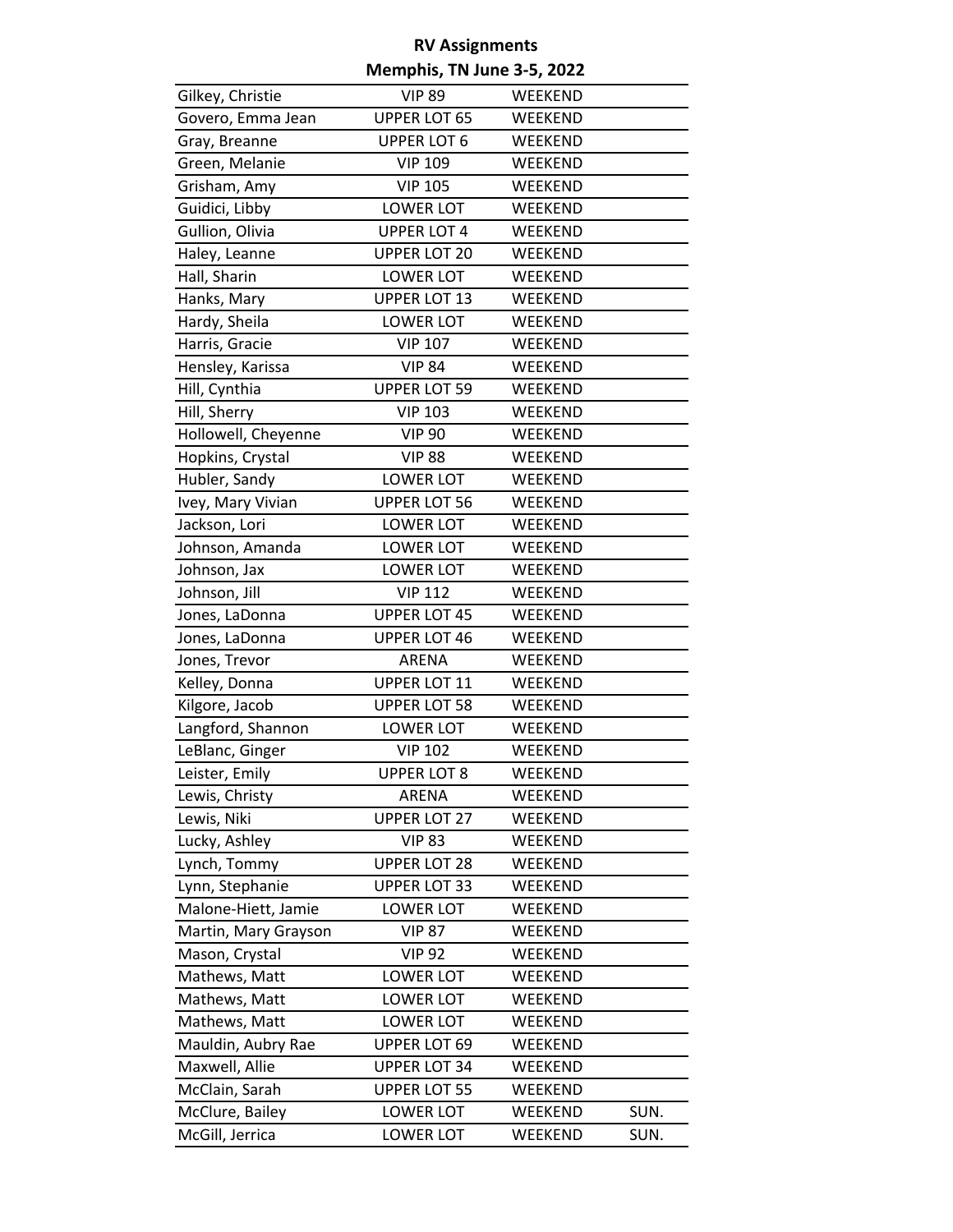| McKinney, Elaina       | <b>UPPER LOT 79</b> | WEEKEND |      |
|------------------------|---------------------|---------|------|
| McKinnis, Riley        | <b>VIP 98</b>       | WEEKEND |      |
| McKinnis, Riley        | <b>VIP 99</b>       | WEEKEND |      |
| McMurray, Casey        | <b>UPPER LOT 49</b> | WEEKEND |      |
| Melton, Karyn          | <b>UPPER LOT 53</b> | WEEKEND |      |
| Menz, Angela           | <b>LOWER LOT</b>    | WEEKEND |      |
| Mills, Laura           | <b>UPPER LOT 63</b> | WEEKEND |      |
| Mischler, Jessica      | <b>UPPER LOT 36</b> | WEEKEND |      |
| Mischler, Jessica      | <b>UPPER LOT 37</b> | WEEKEND |      |
| Mischler, Jessica      | <b>UPPER LOT 38</b> | WEEKEND |      |
| Moore, Ashley          | <b>UPPER LOT 5</b>  | WEEKEND |      |
| Morris, Case           | <b>LOWER LOT</b>    | WEEKEND |      |
| Muller, Liza           | <b>LOWER LOT</b>    | WEEKEND |      |
| Oglesby, Shelby        | <b>LOWER LOT</b>    | WEEKEND |      |
| Oglesby, Shelby        | <b>LOWER LOT</b>    | WEEKEND |      |
| Osborne, Janelle       | <b>LOWER LOT</b>    | WEEKEND |      |
| Oxner, Jan             | <b>UPPER LOT 39</b> | WEEKEND |      |
| Parr, EmmaKate         | <b>VIP 82</b>       | WEEKEND |      |
| Pearce, Emery          | <b>UPPER LOT 3</b>  | WEEKEND |      |
| Perkins, Georgia       | <b>LOWER LOT</b>    | WEEKEND |      |
| Plunk, Chris           | <b>UPPER LOT 10</b> | WEEKEND |      |
| Pogue, Morgan          | <b>LOWER LOT</b>    | WEEKEND |      |
| Potashnick, Carrie     | <b>VIP 95</b>       | WEEKEND |      |
| Potashnick, Carrie     | <b>VIP 96</b>       | WEEKEND |      |
| Potashnick, Carrie     | <b>VIP 97</b>       | WEEKEND |      |
| Ridley, Emma           | <b>VIP 116</b>      | WEEKEND |      |
| Roberts, Angela        | <b>LOWER LOT</b>    | WEEKEND |      |
| Roby, Kristen          | <b>VIP 86</b>       | WEEKEND |      |
| Rose, Carl             | <b>UPPER LOT 68</b> | WEEKEND |      |
| Rose, Carl             | <b>VIP 108</b>      | WEEKEND |      |
| Rose, Drew             | <b>VIP 110</b>      | WEEKEND |      |
| Ruesewald, Shelby      | UPPER LOT 71        | WEEKEND |      |
| Saucier, Valerie       | <b>UPPER LOT 19</b> | WEEKEND |      |
| Scarato, Sage          | <b>VIP 81</b>       | WEEKEND |      |
| Shelton, Madison       | <b>LOWER LOT</b>    | WEEKEND |      |
| Shoemaker, Christopher | <b>LOWER LOT</b>    | WEEKEND |      |
| Shows, Katie           | <b>UPPER LOT 60</b> | WEEKEND |      |
| Siems, Erin            | <b>UPPER LOT 64</b> | WEEKEND |      |
| Skimehorn, Bert        | <b>UPPER LOT 75</b> | WEEKEND |      |
| Smith, Sandy           | <b>UPPER LOT 50</b> | WEEKEND |      |
| Sparks, Kelly          | <b>UPPER LOT 2</b>  | WEEKEND | SUN. |
| Sprouse, Aubrey        | <b>LOWER LOT</b>    | WEEKEND |      |
| Stang, Brittany        | <b>LOWER LOT</b>    | WEEKEND |      |
| Stephens, Marlee       | <b>UPPER LOT 42</b> | WEEKEND |      |
| Stephenson, Carly      | <b>LOWER LOT</b>    | WEEKEND |      |
| Surman, Sherri         | <b>UPPER LOT 21</b> | WEEKEND |      |
| Swint, Megan           | <b>LOWER LOT</b>    | WEEKEND |      |